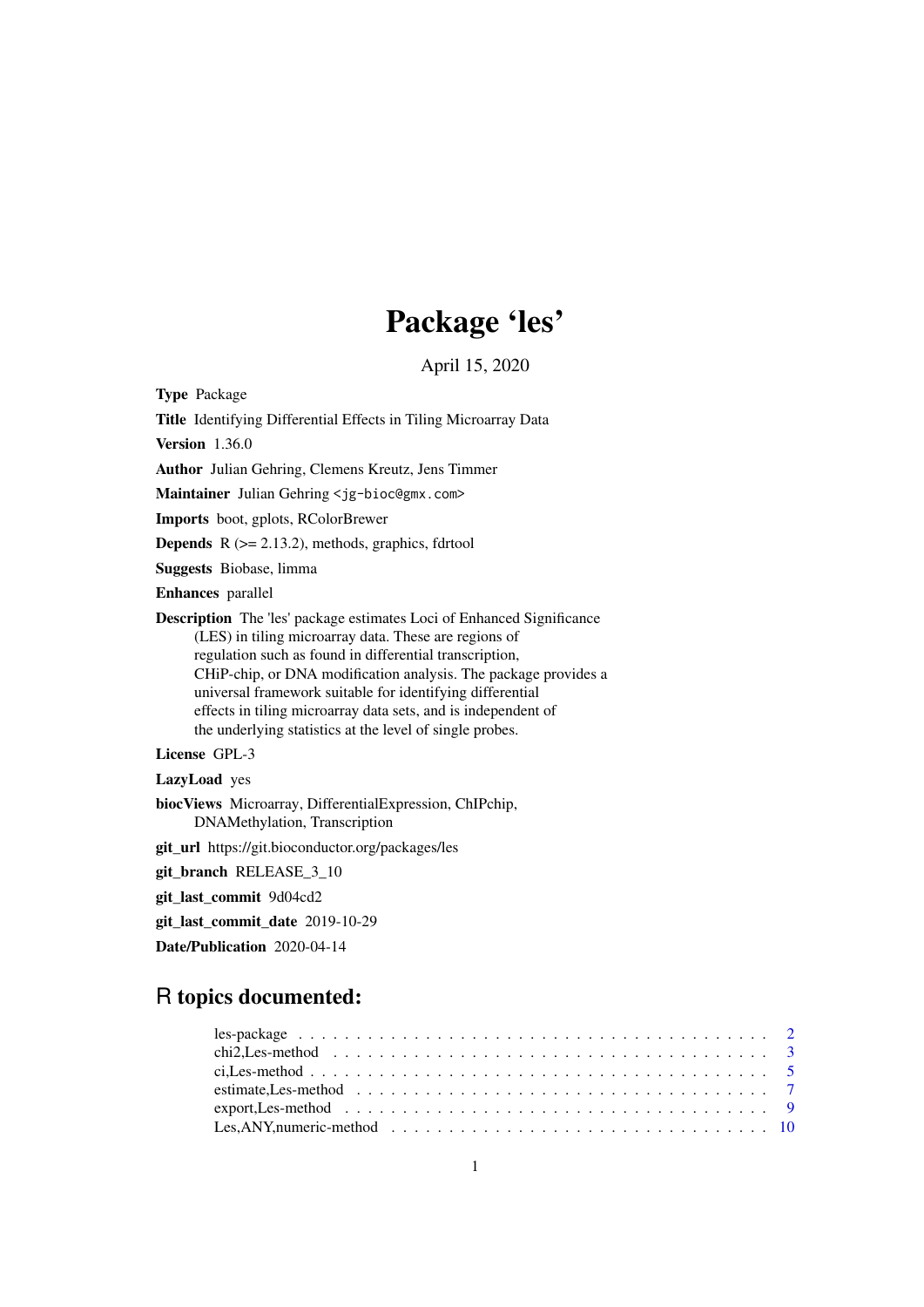# <span id="page-1-0"></span>2 les-package and the state of the state of the state of the state of the state of the state of the state of the state of the state of the state of the state of the state of the state of the state of the state of the state

| Index | 21 |
|-------|----|

<span id="page-1-1"></span>les-package *Identifying Differential Effects in Tiling Microarray Data*

# Description

The 'les' package estimates Loci of Enhanced Significance (LES) in tiling microarray data. These are regions of regulation such as found in differential transcription, CHiP-chip, or DNA modification analysis. The package provides a universal framework suitable for identifying differential effects in tiling microarray data sets, and is independent of the underlying statistics at the level of single probes.

# Details

The 'les' package provides a universal framework for detecting differential effects in tiling microarray experiments.

It is universal in the sense that one is free to choose any statistical test to estimate the effect of differential effect for each probe on the tiling microarray. Provided with the p-values for each probe and the corresponding positions of the probes, 'les' uses a sliding window approach to estimate the fraction of regulated probes in the local surrounding of each probe. The approach is related to computing a spatially resolved and weighted false discovery rate, and yields a interpretable statistical feature Λ.

Resulting regions can be scored according to their overall effect. Methods for high-level plotting and export of the results to other software and genome browsers are provided.

The 'les' package is published under the GPL-3 license.

#### Author(s)

Julian Gehring, Clemens Kreutz, Jens Timmer

Maintainer: Julian Gehring <julian.gehring@fdm.uni-freiburg.de>

## References

in preparation

This package is based on:

Kilian Bartholome, Clemens Kreutz, and Jens Timmer: Estimation of gene induction enables a relevance-based ranking of gene sets, Journal of Computational Biology: A Journal of Computational Molecular Cell Biology 16, no. 7 (July 2009): 959-967. [http://www.liebertonline.com/](http://www.liebertonline.com/doi/abs/10.1089/cmb.2008.0226) [doi/abs/10.1089/cmb.2008.0226](http://www.liebertonline.com/doi/abs/10.1089/cmb.2008.0226)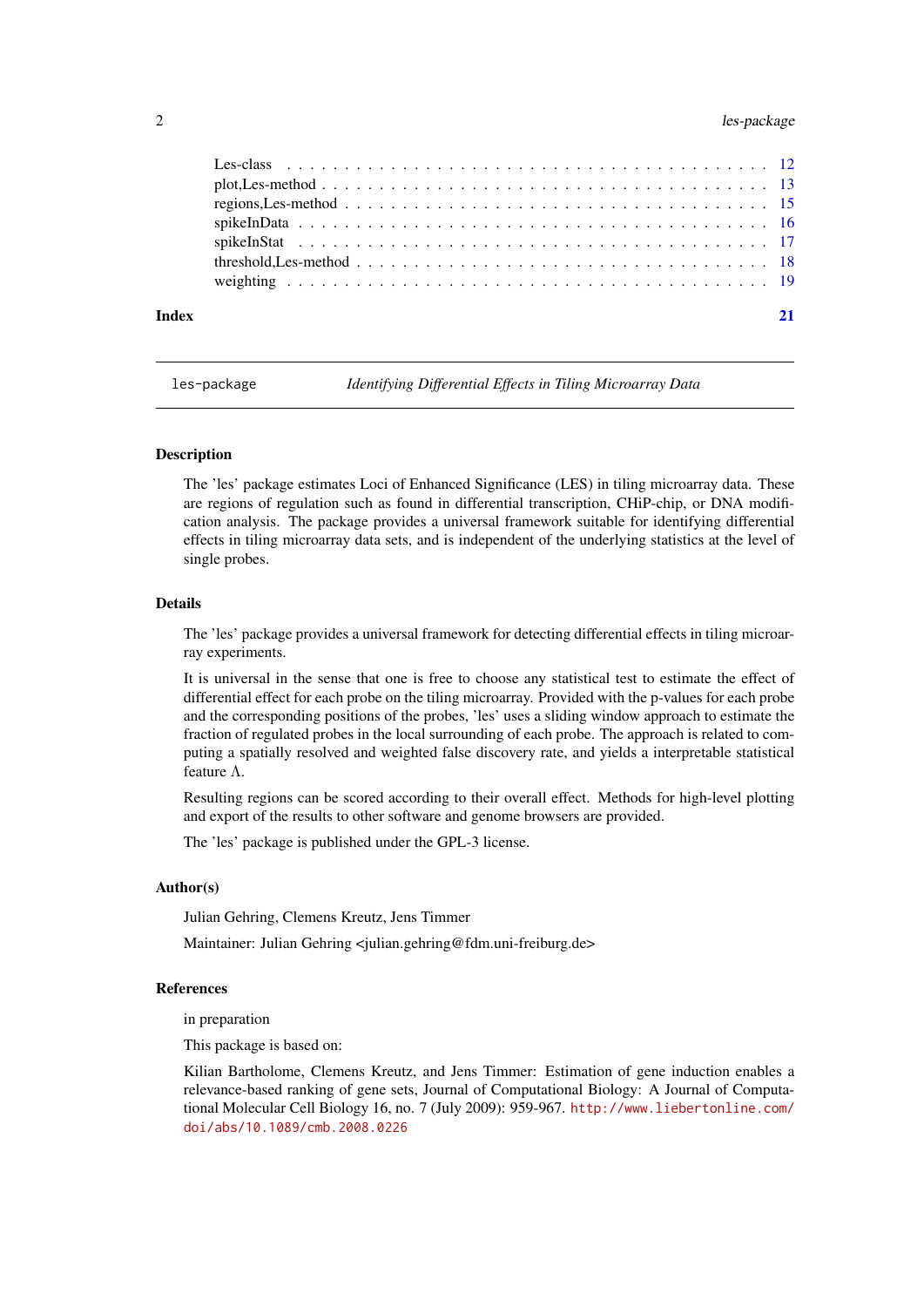<span id="page-2-0"></span>chi2,Les-method 3

#### See Also

Class: [Les](#page-11-1)

Methods and functions: [Les](#page-9-1) [estimate](#page-6-1) [threshold](#page-17-1) [regions](#page-14-1) [ci](#page-4-1) [chi2](#page-2-1) [export](#page-8-1) [plot](#page-12-1)

# Examples

```
data(spikeInStat)
x <- Les(pos, pval)
x \leftarrow \text{estimate}(x, 200)x \leftarrow threshold(x)x \leftarrow regions(x)
subset <- pos >= 5232300 & pos <= 5233200
x <- ci(x, subset, conf=0.90, nBoot=50)
## plot data
plot(x, region=TRUE)
plot(x, region=TRUE, error="ci")
## Not run:
## export data of chromosome 1
export(x, file="les_out.bed", chr=1)
export(x, file="les_out.wig", format="wig", chr=1)
## End(Not run)
```
chi2,Les-method *chi2*

# <span id="page-2-1"></span>Description

The 'chi2' method can be used to optimize the window size for defined regions of interest. It computes  $\chi^2(w)$  for window sizes w based on the estimates of  $\Lambda$  and the false-discovery rate.

#### Usage

```
chi2(object, winSize, regions, offset, fdr = "lfdr", method,
scaling = les:::scaleNorm, nCores = NULL, verbose = FALSE, ...)
## S4 method for signature 'Les'
chi2(object, winSize, regions, offset, fdr = "lfdr",
method, scaling = les:::scaleNorm, nCores = NULL, verbose = FALSE, ...)
```

| obiect  | Object of class 'Les' as returned by 'estimate' or a subsequent step.                                                                                               |
|---------|---------------------------------------------------------------------------------------------------------------------------------------------------------------------|
| winSize | Integer vector specifying the window sizes w for which $\chi^2(w)$ should be com-<br>puted. For each value of 'winSize' and each region a computation as for 'esti- |
|         | mate' is run. For details please see the 'win' argument in 'estimate'.                                                                                              |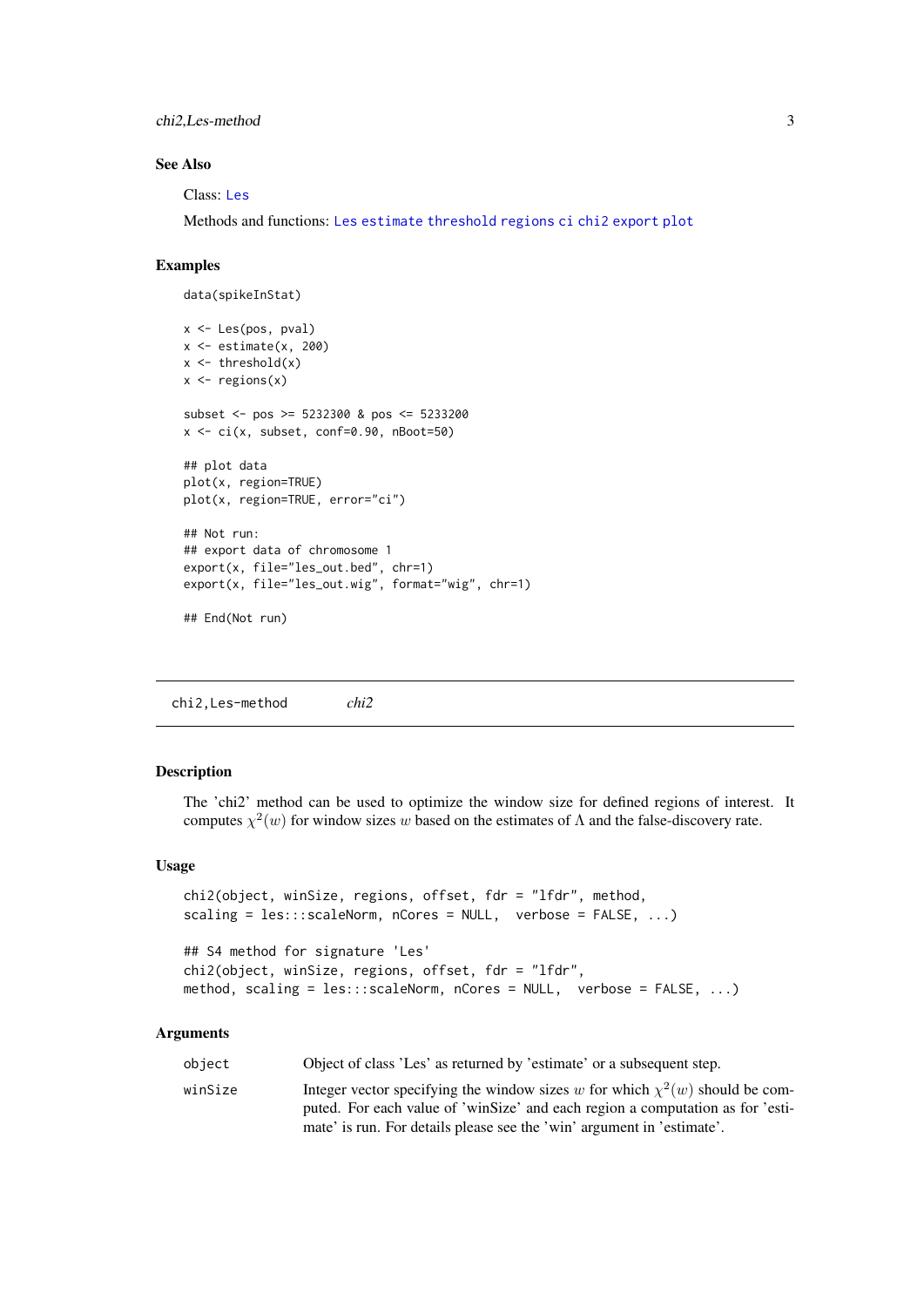<span id="page-3-0"></span>

| regions | Data frame containing the regions of interest. It has to contain the columns<br>'start', 'end' and 'chr' specifying the start and end position for each region, as<br>well the chromosome if more than one chromosome is present. The structure<br>is related to the 'regions' output of the 'regions' method. If missing the data<br>frame from the 'regions' slot will be used if available. For details please see the<br>'regions' method.                                       |
|---------|--------------------------------------------------------------------------------------------------------------------------------------------------------------------------------------------------------------------------------------------------------------------------------------------------------------------------------------------------------------------------------------------------------------------------------------------------------------------------------------|
| offset  | Integer or vector of integers specifying the offset for the regions given by the<br>'regions' input argument. If missing the regions will be taken as specified. If<br>present start and end of each regions will be taken as 'start - offset' and 'end +<br>offset'.                                                                                                                                                                                                                |
| fdr     | Character string specifying the fdr method to use for $\chi^2$ computation (default:<br>'Ifdr'). Possible values are 'Ifdr' for local fdr and 'qval' for q-values. For details<br>see the 'Details' section below and the 'fdrtool' package.                                                                                                                                                                                                                                         |
| method  | Character string specifying the method used for linear regression. It is equivalent<br>to the 'method' argument in the 'estimate' method. If missing the value set in<br>the 'estimate' method will be used.                                                                                                                                                                                                                                                                         |
| scaling | Function specifying the scaling of Lambda and fdr (default: les:::scaleNorm).<br>By default both will be scaled to the range $[0,1]$ .                                                                                                                                                                                                                                                                                                                                               |
| nCores  | Integer indicating the number of cores to use for computation. This feature<br>requires the 'parallel' package which is only available for certain platforms.<br>The package is used only if 'library(parallel)' has been called manually by the<br>user before and if 'nCores' is an integer unequal NULL specifying the number<br>of cores to use. The value is passed directly to 'mclapply' as argument 'n.cores'.<br>For details and benefits please see the 'Details' section. |
| verbose | Logical indicating whether the progress of the computation should be printed on<br>screen (default: FALSE).                                                                                                                                                                                                                                                                                                                                                                          |
|         | Further arguments passed to subsequent functions.                                                                                                                                                                                                                                                                                                                                                                                                                                    |

The 'chi2' method can be used to optimize the window size for defined regions of interest. It computes  $\chi^2(w)$  for each window size w based on the estimates of false-discovery rate (fdr) and  $\Lambda(w)$  with a Leave-One-Out Cross Validation (LOOCV). The shape of the  $\chi^2(w)$  landscape can constrain suitable values for w.

# Value

Object of class 'Les' with additionally filled slots: winSize, chi2

# Author(s)

Julian Gehring

Maintainer: Julian Gehring <julian.gehring@fdm.uni-freiburg.de>

# See Also

Package: [les-package](#page-1-1) [fdrtool](#page-0-0)

Class: [Les](#page-11-1)

Methods and functions: [Les](#page-9-1) [estimate](#page-6-1) [threshold](#page-17-1) [regions](#page-14-1) [ci](#page-4-1) [chi2](#page-2-1) [export](#page-8-1) [plot](#page-12-1) [weighting](#page-18-1)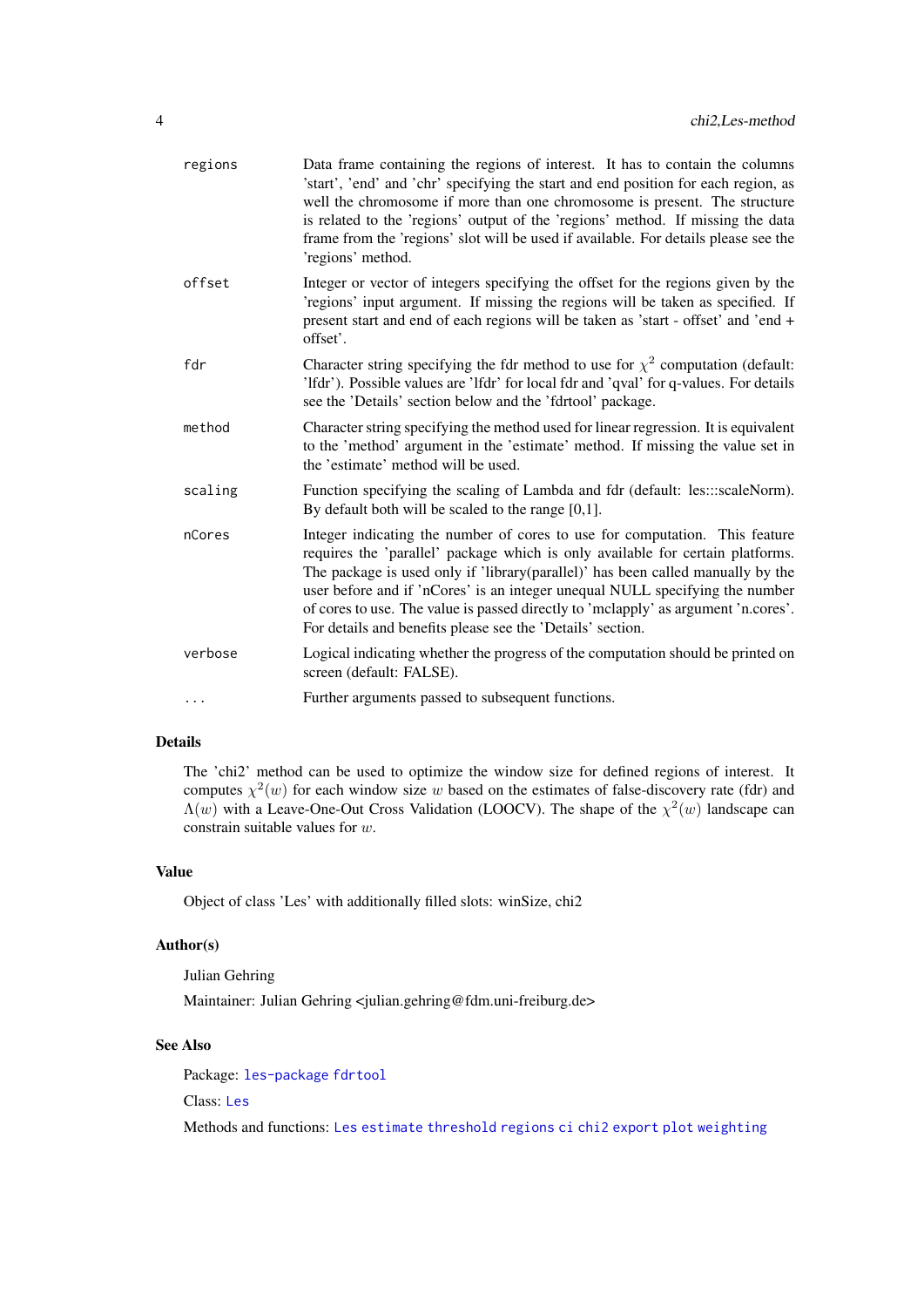# <span id="page-4-0"></span>ci,Les-method 5

# Examples

data(spikeInStat)

```
x <- Les(pos, pval)
x <- estimate(x, 200, weighting=rectangWeight)
x \leftarrow threshold(x)x \leftarrow regions(x)
regions <- x["regions"]
winsize <- seq(100, 300, by=20)
x <- chi2(x, winsize, regions, offset=2500)
plot(winsize, x["chi2"], type="b")
```
ci,Les-method *ci*

# <span id="page-4-1"></span>Description

Computes confidence intervals (CI) for  $\Lambda$  using bootstrapping.

# Usage

```
ci(object, subset, nBoot = 100, conf = 0.95, nCores = NULL, ...)## S4 method for signature 'Les'
ci(object, subset, nBoot = 100, conf = 0.95, nCores =
NULL, \ldots)
```

| object   | Object of class 'Les' as returned by 'estimate' or 'regions'.                                                                                                                                                                                                                                                                                                                                                                                                                          |
|----------|----------------------------------------------------------------------------------------------------------------------------------------------------------------------------------------------------------------------------------------------------------------------------------------------------------------------------------------------------------------------------------------------------------------------------------------------------------------------------------------|
| subset   | Vector of logical specifying the probes for which the CIs should be computed.<br>If missing CIs will be computed for all probes.                                                                                                                                                                                                                                                                                                                                                       |
| nBoot    | Integer specifying the number of bootstrap samples (default: 100). For details<br>see 'boot' from the 'boot' package.                                                                                                                                                                                                                                                                                                                                                                  |
| conf     | Numeric specifying the confidence level (default: 0.95). For details see 'boot'<br>from the 'boot' package.                                                                                                                                                                                                                                                                                                                                                                            |
| nCores   | Integer indicating the number of cores to use for computation. This feature<br>requires the 'multicore' package which is only available for certain platforms.<br>The package is used only if 'library(multicore)' has been called manually by the<br>user before and if 'nCores' is an integer unequal NULL specifying the number<br>of cores to use. The value is passed directly to 'mclapply' as argument 'n.cores'.<br>For details and benefits please see the 'Details' section. |
| $\cdots$ | Further arguments passed to subsequent functions.                                                                                                                                                                                                                                                                                                                                                                                                                                      |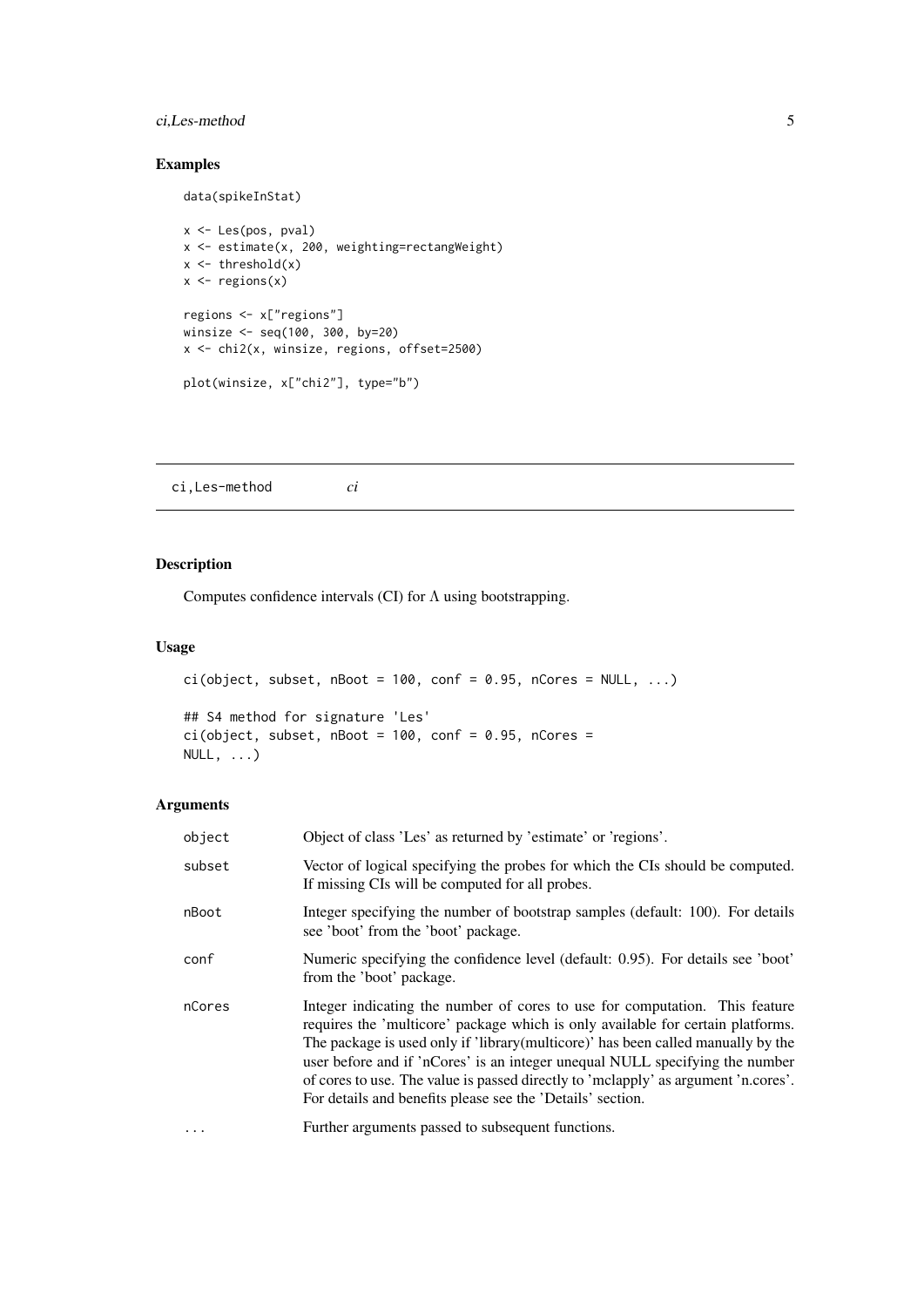The 'ci' method computes confidence intervals (CI) by bootstrapping probes in each window. Since based on percentiles the resulting CIs are asymmetrical.

All arguments for computation are taken from 'object' and thereby kept the same as for the results from 'estimation'.

Since bootstrapping is computational demanding and CIs are often only wanted for certain regions of interest it may be useful to restrict computation with the 'subset' argument.

The 'multicore' package can be used to spread the computation over several cores in a simple way. This can be useful on multi-core machines for large datasets or computation of confidence intervals for many probes. The 'multicore' package is not available on all platforms. To use multicore processing 'library(multicore)' has to be called beforehand and a number of cores to use has to be specified in 'nCores'. For details see the documentation of the 'multicore' package.

# Value

Object of class 'Les' with additionally filled slots: ci, subset, nBoot, conf

# Author(s)

Julian Gehring

Maintainer: Julian Gehring <julian.gehring@fdm.uni-freiburg.de>

# See Also

Package: [les-package](#page-1-1) [boot](#page-0-0)

Class: [Les](#page-11-1)

Methods and functions: [Les](#page-9-1) [estimate](#page-6-1) [threshold](#page-17-1) [regions](#page-14-1) [ci](#page-4-1) [chi2](#page-2-1) [export](#page-8-1) [plot](#page-12-1)

#### Examples

```
data(spikeInStat)
```

```
x \leftarrow Les(pos, pval)
x <- estimate(x, win=200, grenander=FALSE)
subset <- pos >= 5232300 & pos <= 5233200
x \leq -ci(x, subset, conf=0.90, nBoot=50)plot(x, error="ci")
## Not run:
## multicore computation
## only available on certain platforms
library(multicore)
x \leq -ci(x, subset=150:200, conf=0.90, nBoot=50, nCores=2)
```
## End(Not run)

<span id="page-5-0"></span>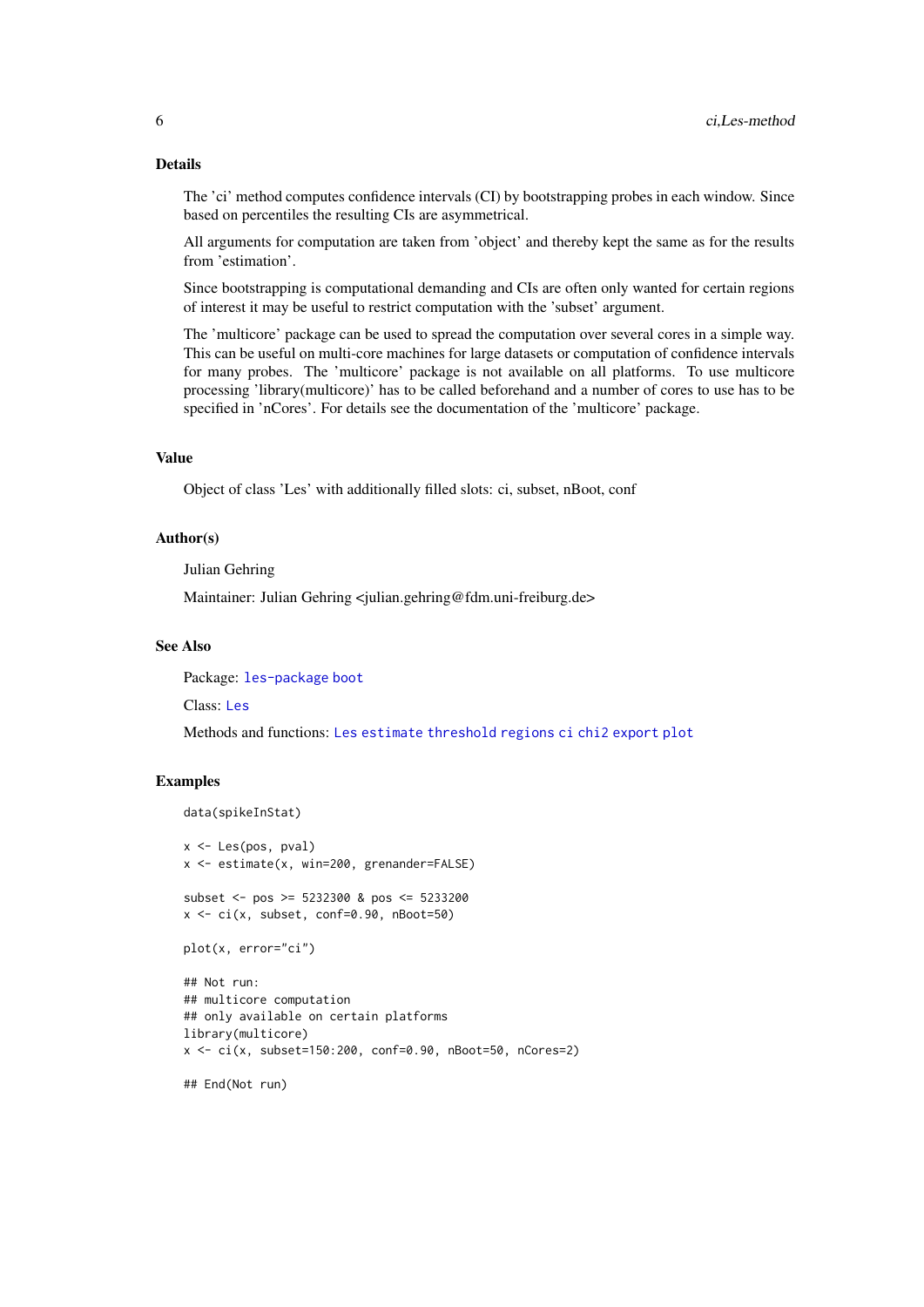<span id="page-6-0"></span>estimate,Les-method *estimate*

# <span id="page-6-1"></span>Description

The 'estimate' method computes the fraction  $\Lambda$  of probes with significant effect in the local surrounding of the genome.

# Usage

```
estimate(object, win, weighting = triangWeight, grenander = TRUE,
se = FALSE, minProbes = 3, method = "la", nCores = NULL, verbose =FALSE, ...)
```

```
## S4 method for signature 'Les'
estimate(object, win, weighting = triangWeight,
grenander = TRUE, se = FALSE, minProbes = 3, method = "la", nCores =
NULL, verbose = FALSE, ...)
```

| object    | Object of class 'Les' containing experimental data, as returned by 'Les'.                                                                                                                                                                                                                                                                                                                                                           |
|-----------|-------------------------------------------------------------------------------------------------------------------------------------------------------------------------------------------------------------------------------------------------------------------------------------------------------------------------------------------------------------------------------------------------------------------------------------|
| win       | Integer specifying window size for the weighting function. This value is directly<br>passed to the function specified by 'weighting'. For details see the description<br>for the used window function 'weighting'.                                                                                                                                                                                                                  |
| weighting | Function specifying the shape of the weighting window. If not specified the<br>supplied 'triang Weight' function with a triangular window will be used. For<br>details on other window functions and how to specify own functions please see<br>the 'Details' section.                                                                                                                                                              |
| grenander | Logical specifying if the Grenander correction for the cumulative density should<br>be used (default: TRUE). For details see the 'Details' section.                                                                                                                                                                                                                                                                                 |
| se        | Logical indicating whether the standard error (SE) from the final linear model<br>should be computed and stored (default: FALSE). The standard error displays<br>the goodness of fit for every probe, but is not needed for further computation.<br>If computation time is a critical factor computation of the SE can be omitted to<br>save some time.                                                                             |
| minProbes | Integer specifying the minimal number of unqiue p-values that must be present<br>for each fit (default: 3). For very small number of p-values the cumulative den-<br>sity is not well defined and therefore estimation has a high uncertainty. If the<br>number of unique p-values is smaller than 'minProbes' no estimation is per-<br>formed for this probe and $\Lambda = NA$ is returned.                                       |
| method    | Character string specifying the method used for linear regression (default: 'la').<br>Possible options are 'la' for a method based on linear algebra or 'qr' for a method<br>based on qr decomposition. 'la' will be faster for few probes, 'qr' for many<br>probes in a window. The best choice varies between data sets, parameters and<br>machines. However this option only influences computation time but not the<br>results. |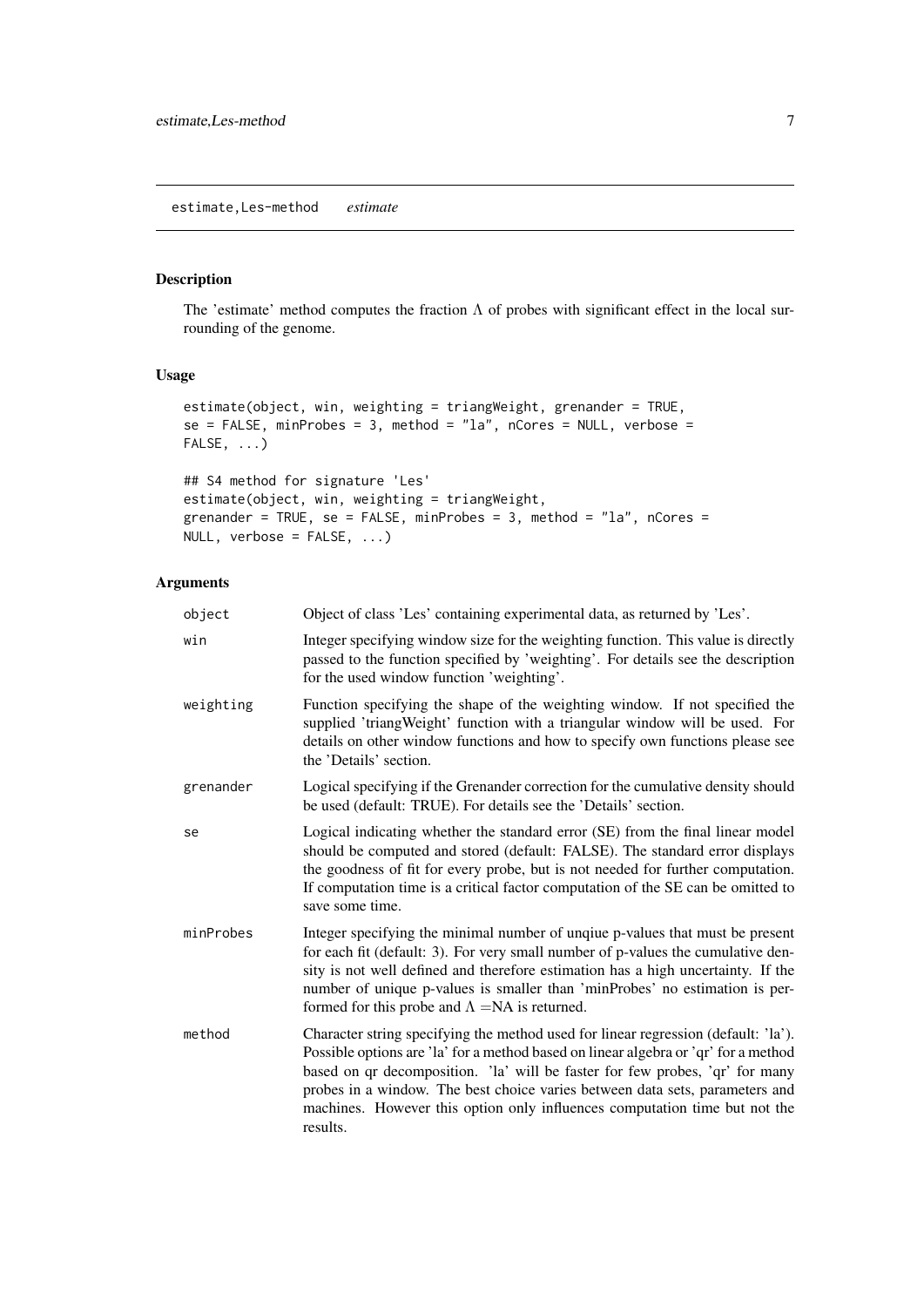<span id="page-7-0"></span>

| nCores    | Integer indicating the number of cores to use for computation. This feature                                 |
|-----------|-------------------------------------------------------------------------------------------------------------|
|           | requires the 'multicore' package which is only available for certain platforms.                             |
|           | The package is used only if 'library(multicore)' has been called manually by the                            |
|           | user before and if 'nCores' is an integer unequal NULL specifying the number                                |
|           | of cores to use. The value is passed directly to 'mclapply' as argument 'n.cores'.                          |
|           | For details and benefits please see the 'Details' section.                                                  |
| verbose   | Logical indicating whether the progress of the computation should be printed on<br>screen (default: FALSE). |
| $\ddotsc$ | Further arguments passed to subsequent functions.                                                           |
|           |                                                                                                             |

This function estimates  $\Lambda_i$  for all probes i. This is normally the first step in the analysis after storing the experimental data with 'Les'.

The 'win' argument influences the number of neighboring probes taken into account by the weighting function. The value is passed to the function specified in 'weighting'. Larger values result in a smoother features. Details on a reasonable choice for this value can be found in the references.

With the 'weighting' argument the applied weighting function can be specified from a predefined set or a custom function can be used. In the 'les' package the four functions 'triangWeight', 'rectangWeight', 'epWeight' and 'gaussWeight' are already supplied and offer a triangular, rectangular, Epanechnikov and Gaussian weighting function respectively. For details on the functions itself and how to use custom ones please see the documentation of the single functions or the vignette of this package.

The Grenander correction for the cumulative density includes the general knowledge about the concave shape of the cumulative density. This reduces the variance of the estimates and leads to a conservative estimation. Please note that using this feature may significantly increase computation time.

The 'multicore' package can be used to spread the computation over several cores in a simple way. This can be useful on multi-core machines for large datasets. The 'multicore' package is not available on all platforms. To use multicore processing 'library(multicore)' has to be called beforehand and a number of cores to use has to be specified in 'nCores'. For details see the documentation of the 'multicore package.

Please note that calling 'estimate' with an object returned by the methods 'ci' and 'regions' will overwrite data stored by these two methods. This ensures that no inconsistent data is stored.

#### Value

Object of class 'Les' with additionally filled slots: lambda, win, weighting, grenander, nProbes, se (se only if computed)

#### Author(s)

Julian Gehring Maintainer: Julian Gehring <julian.gehring@fdm.uni-freiburg.de>

# See Also

Package: [les-package](#page-1-1)

Class: [Les](#page-11-1)

Methods and functions: [Les](#page-9-1) [estimate](#page-6-1) [threshold](#page-17-1) [regions](#page-14-1) [ci](#page-4-1) [chi2](#page-2-1) [export](#page-8-1) [plot](#page-12-1) [weighting](#page-18-1)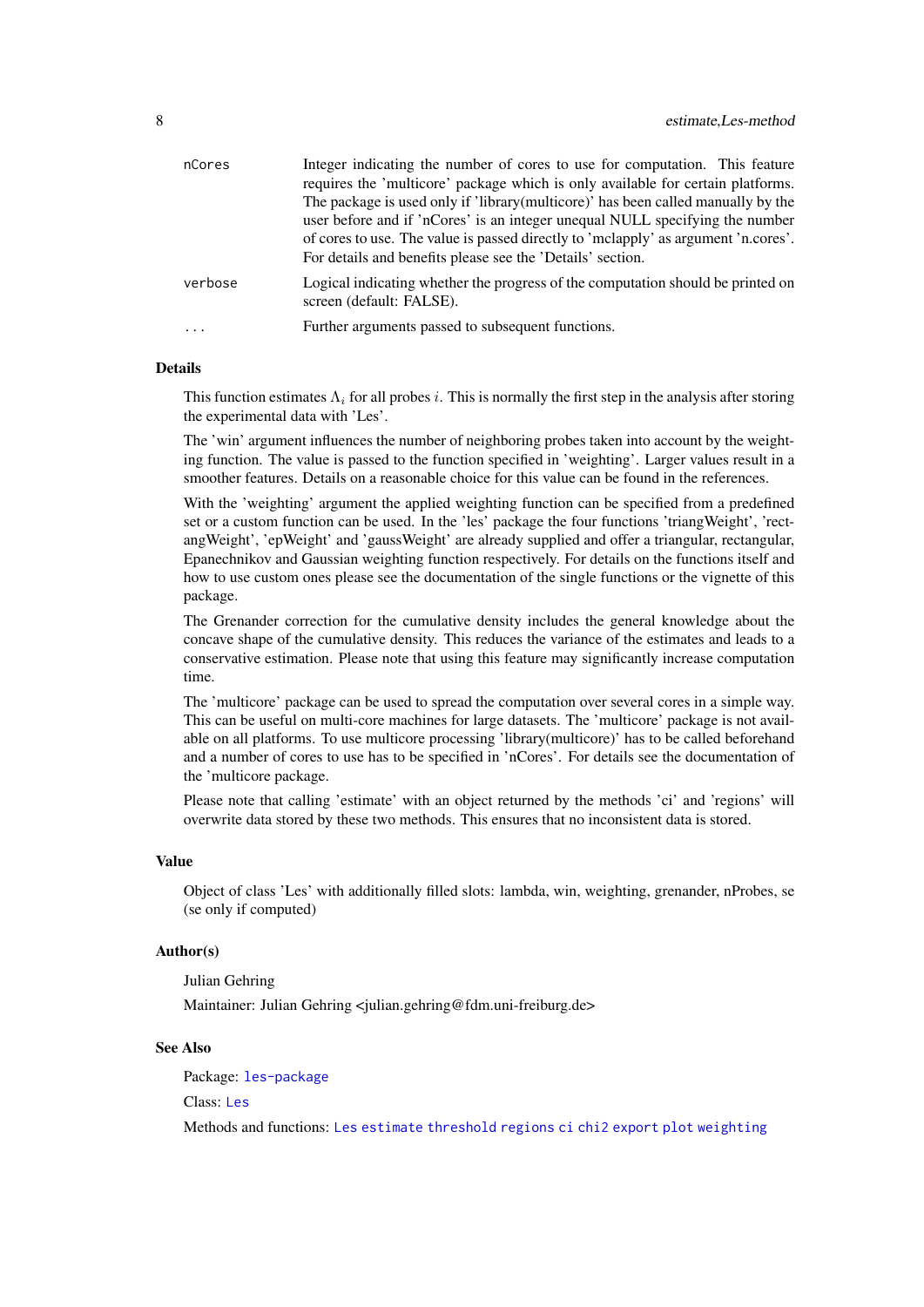# <span id="page-8-0"></span>export,Les-method 9

# Examples

```
data(spikeInStat)
x <- Les(pos, pval)
x <- estimate(x, win=200)
x
```
export,Les-method *export*

# <span id="page-8-1"></span>Description

Exports the results into files for interaction with other software. Estimated regions can be exported in 'bed' and 'gff' format, Λ in 'wig' format.

# Usage

```
export(object, file, format="bed", chr, range, description = "Lambda",
strand=".", group="les", precision=4, ...)
```
## S4 method for signature 'Les' export(object, file, format="bed", chr, range, description = "Lambda", strand=".", group="les", precision=4, ...)

| object      | Object of class 'Les' containing experimental data, as returned by 'estimate' or<br>'regions'.                                                                                                                                                                                                                                                                            |
|-------------|---------------------------------------------------------------------------------------------------------------------------------------------------------------------------------------------------------------------------------------------------------------------------------------------------------------------------------------------------------------------------|
| file        | Character string specifying the file path and name for export.                                                                                                                                                                                                                                                                                                            |
| format      | Character string with the export format (default: 'bed'). Possible values are<br>'bed' and 'gff' for export of the estimated regions and 'wig' for export of $\Lambda$ for<br>the probes. If set to 'bed' or 'gff' the method 'regions' has to be run before-<br>hand. Partial matches are also possible. For details on the formats please see the<br>'Details' section. |
| chr         | Character string specifying the chromosome from which results should be ex-<br>ported. This value must be set if exporting to 'wig' format, for other formats is<br>optional. 'chr' must have exactly one match in the 'chr' argument specified in<br>$'$ Les'.                                                                                                           |
| range       | Numeric vector specifying the range of probe positions which should be ex-<br>ported. If missing all probes of the chromosome will be exported. This value<br>has only an effect if 'format' is set to 'wig'.                                                                                                                                                             |
| description | Character string with description for the exported track (default: 'Lambda').<br>This will be used as description by several programs and genome browsers.                                                                                                                                                                                                                |
| strand      | Character string with strand specification for 'gff' export (default: '.'). Possible<br>values are $'$ +', '-' or '.'.                                                                                                                                                                                                                                                    |
| group       | Character string with group specifications of the resulting regions in 'gff' format<br>(default: 'les').                                                                                                                                                                                                                                                                  |
| precision   | Integer specifying the number of digits $\Lambda$ should be rounded to for export to<br>'wig' format (default: 4).                                                                                                                                                                                                                                                        |
| $\cdots$    | Further arguments passed to subsequent functions.                                                                                                                                                                                                                                                                                                                         |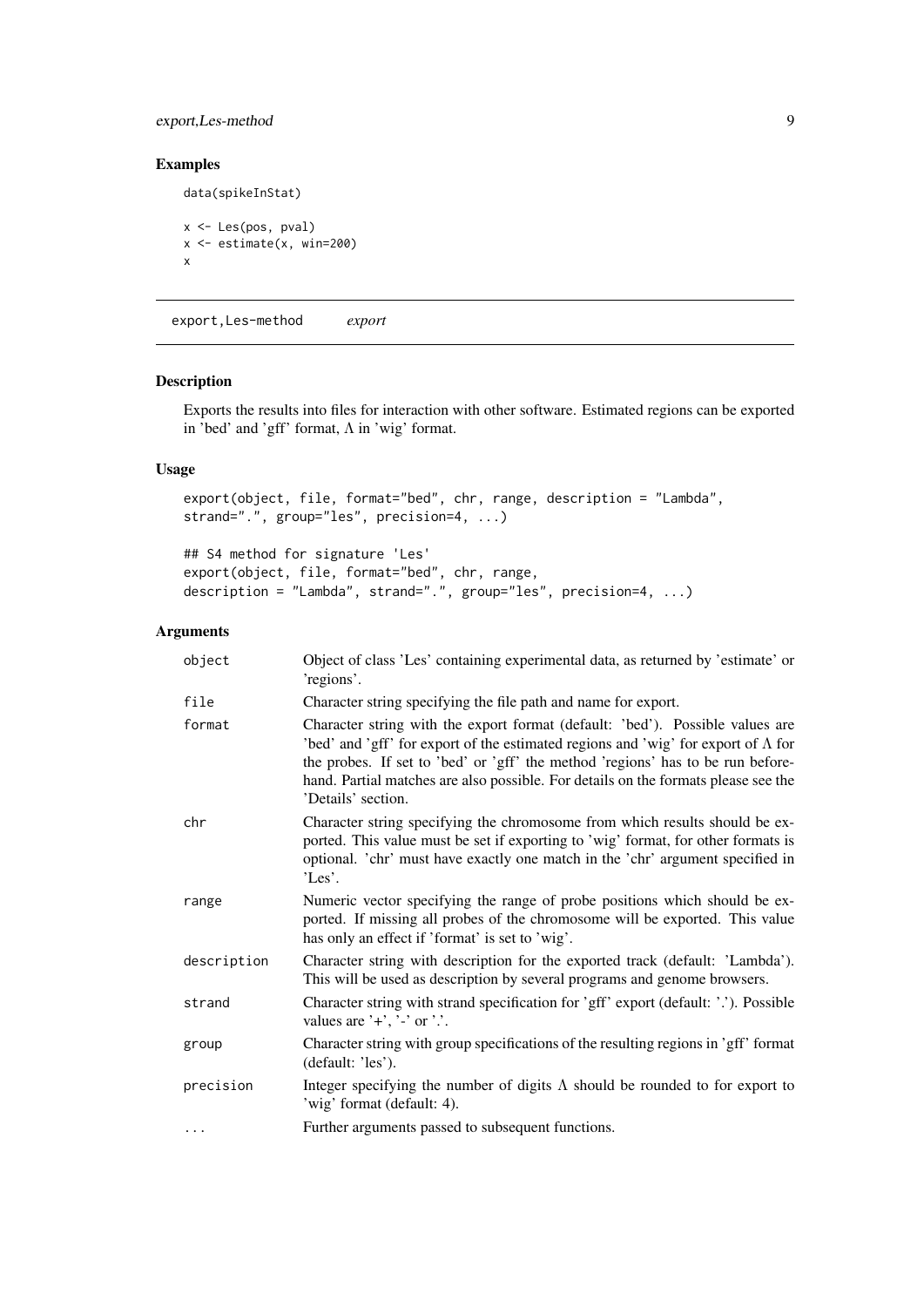<span id="page-9-0"></span>This function is useful to export the estimated Lambda to external programs and genome browsers.

The 'bed', 'gff' and 'wig' format provide widely used standard formats and are compatible with most genome browsers and related software. For details about the file formats see [http://genome.](http://genome.ucsc.edu/FAQ/FAQformat.html) [ucsc.edu/FAQ/FAQformat.html](http://genome.ucsc.edu/FAQ/FAQformat.html).

# Author(s)

Julian Gehring

Maintainer: Julian Gehring <julian.gehring@fdm.uni-freiburg.de>

# See Also

Package: [les-package](#page-1-1)

Class: [Les](#page-11-1)

Methods and functions: [Les](#page-9-1) [estimate](#page-6-1) [threshold](#page-17-1) [regions](#page-14-1) [ci](#page-4-1) [chi2](#page-2-1) [export](#page-8-1) [plot](#page-12-1)

#### Examples

```
## Not run:
data(spikeInStat)
x <- Les(pos, pval)
x \leftarrow \text{estimate}(x, 200)x \leftarrow threshold(x)x \leftarrow regions(x)
export(x, file="test.bed")
export(x, file="test.gff", format="gff")
export(x, file="test.wig", format="wig", chr=0)
## End(Not run)
```
Les,ANY,numeric-method *Les*

### <span id="page-9-1"></span>Description

Constructs an object of class 'Les' and stores experimental tiling microarray data. This is the initial step for all further analysis with the 'les' package.

# Usage

Les(pos, pval, chr)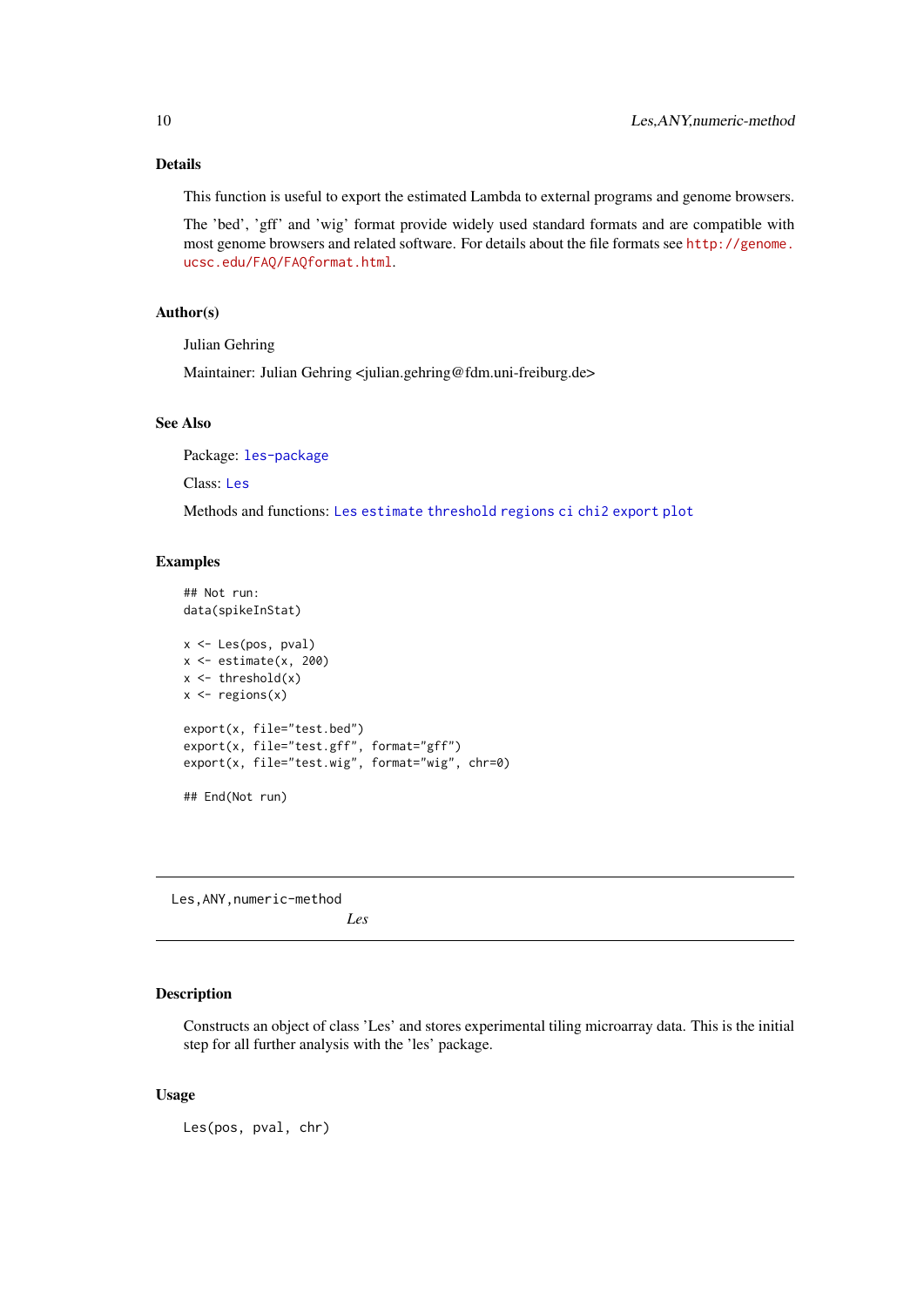#### <span id="page-10-0"></span>Arguments

| pos  | Integer vector containing the probe positions.                                                                                                                                                                                         |
|------|----------------------------------------------------------------------------------------------------------------------------------------------------------------------------------------------------------------------------------------|
| pval | Numeric vector containing the p-values corresponding to 'pos'. It must be of<br>the same length as 'pos'.                                                                                                                              |
| chr  | Vector specifying the chromosome each probe in located on. If missing all<br>probes are located on one chromosome (default: 'chr0'). If specified it must<br>be of the same length as 'pos'. Internally it will be stored as a factor. |

# Details

This method gathers all data necessary for subsequent analysis, checks for valid inputs and stores it in an object of class 'Les'.

The data is checked for the following criteria: 'pos' and 'chr' must not contain any NAs. 'pval' may contain NAs but such probes (including corresponding 'pos' and 'chr') are discarded for subsequent computation since they contain no usable information. Please note that in such a case fewer probes are stored in the resulting object then were passed to 'Les'. In case of duplicate probe positions on one chromosome a warning is printed. This normally indicates that probes from both strands are present in the data.

After storing the experimental data with 'Les' in an object the variables containing the original data can be deleted from the workspace. All further steps of 'les' will get their data from this object. This can be useful in cases when memory usage is a critical factor.

# Value

Object of class 'Les' with filled slots: pos, pval, chr

# Author(s)

Julian Gehring

Maintainer: Julian Gehring <julian.gehring@fdm.uni-freiburg.de>

#### See Also

Package: [les-package](#page-1-1)

Class: [Les](#page-11-1)

Methods and functions: [Les](#page-9-1) [estimate](#page-6-1) [threshold](#page-17-1) [regions](#page-14-1) [ci](#page-4-1) [chi2](#page-2-1) [export](#page-8-1) [plot](#page-12-1)

# Examples

```
data(spikeInStat)
x <- Les(pos, pval)
x
```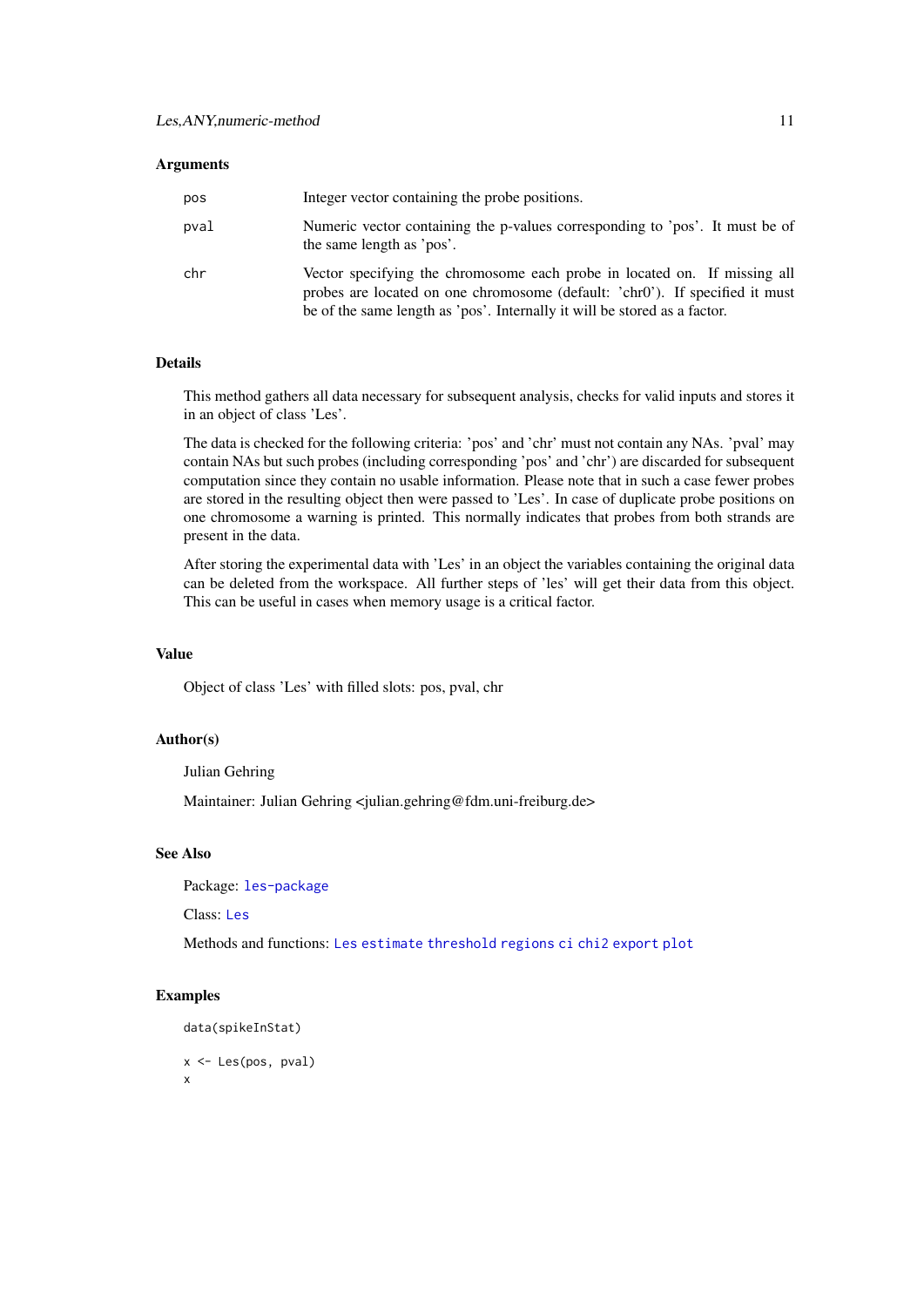<span id="page-11-1"></span><span id="page-11-0"></span>Les-class *Class 'Les'*

### Description

The class 'Les' is used by the package 'les'.

#### Objects from the Class

Objects of class 'Les' are constructed by calling the function 'Les'.

# Slots

- pos: Integer vector with probe positions. Provided by the user through the 'Les' function.
- chr: Factor with chromosomes for each probe. Provided by the user through the 'Les' function.

lambda: Numeric vector with estimates Lambda for each probe.

- lambda0: Numeric vector with estimates Lambda0 without the Grenander estimator for each probe. This is used if 'grenander' is set to TRUE.
- se: Numeric vector with standard error from linear fitting for each probe.
- nProbes: Integer with number of probes used in fit for each probe
- pval: Numeric vector with p-values for each probe. Provided by the user through the 'Les' function.
- win: Integer with the window size. Set by the user in the 'estimate' function.
- weighting: Function with the weighting function used for probe weighting according to position. Set by the user in the 'estimate' function.
- grenander: Logical indicating usage of the Grenander estimator. Set by the user in the 'estimate' function.
- ci: Data frame with the confidence intervals for each probe specified in 'subset'.
- nBoot: Integer with the number of bootstraps to be drawn. Set by the user in the 'ci' function.
- conf: Numeric with the confidence level. Set by the user in the 'ci' function.
- subset: Integer vector with indices of bootstrap subset. Set by the user in the 'ci' function.
- theta: Numeric with the threshold value Theta.
- nSigProbes: Integer with the number of estimated significant probes.xs
- regions: Data frame with estimated Loci of Enhanced Significance.
- limit: Numeric with the threshold value for estimation of 'regions'. Set by the user in the 'regions' function.
- nChr: Integer with the number of chromosomes.
- maxGap: Numeric specifying the largest gap allowed in one region. Set by the user in the 'regions' function.
- minLength: Integer specifying the minimal number of probes in one region. Set by the user in the 'regions' function.
- minProbes: Integer specifying the minimal number of unique p-values allowed for each fit. Set by the user in the 'estimate' function.
- method: Character specifying the method used for linear regression.
- winSize: Integer vector specifying the window sizes used for chi2 computation.
- chi2: Matrix containing the chi2 values for different window sizes.
- state: Character vector containing the analysis steps applied on the data object. Used for internal consistency checks.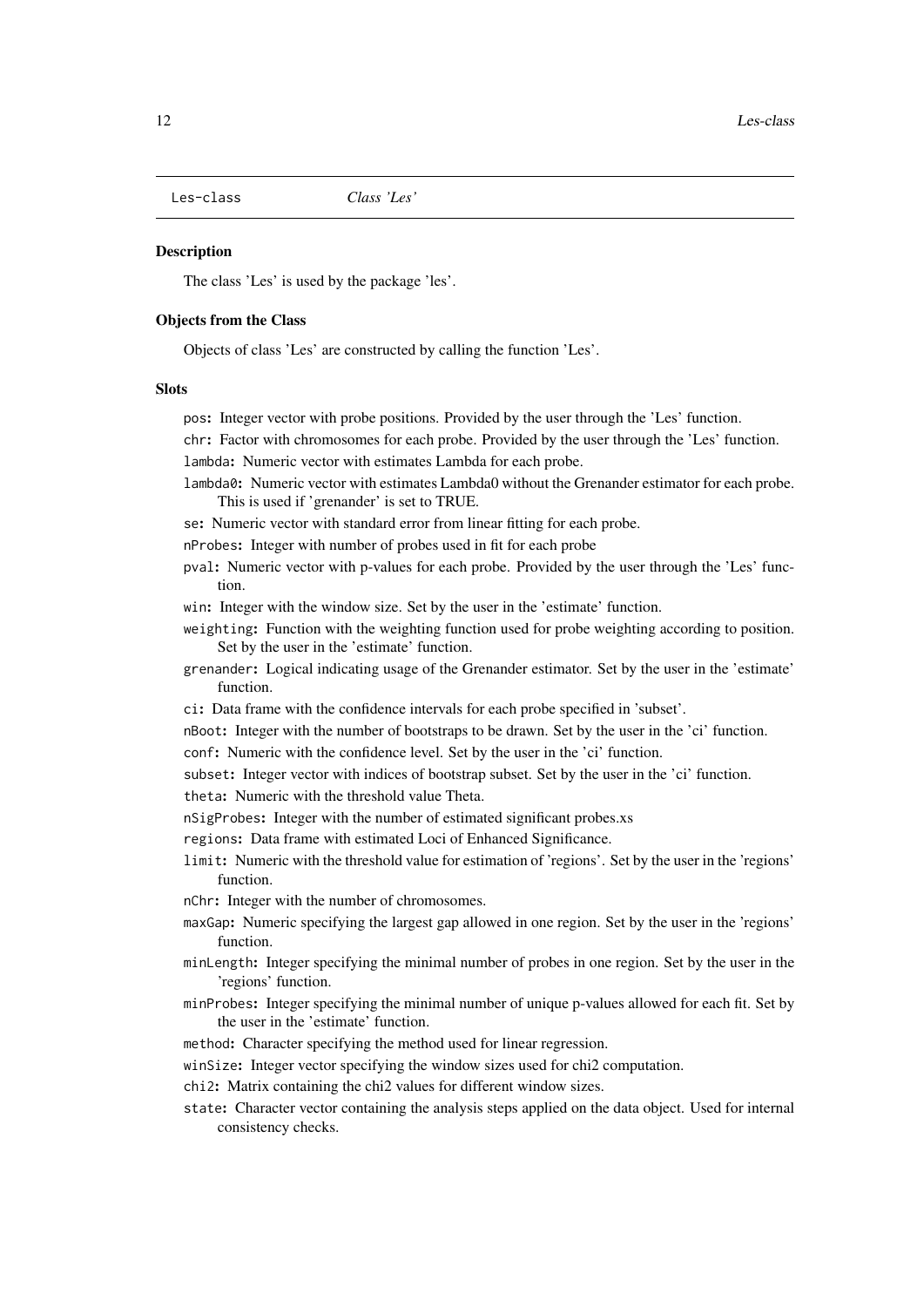#### <span id="page-12-0"></span>plot,Les-method 13

# Author(s)

Julian Gehring Maintainer: Julian Gehring <julian.gehring@fdm.uni-freiburg.de>

# See Also

Package: [les-package](#page-1-1)

Class: [Les](#page-11-1)

Methods and functions: [Les](#page-9-1) [estimate](#page-6-1) [threshold](#page-17-1) [regions](#page-14-1) [ci](#page-4-1) [chi2](#page-2-1) [export](#page-8-1) [plot](#page-12-1)

# Examples

showClass("Les")

plot,Les-method *plot method for class Les*

# <span id="page-12-1"></span>Description

The 'plot' method plots the estimates of the 'les' package along the genome. This includeds Λ with confidence intervals and estimated regions.

# Usage

 $plot(x, y, ...)$ 

```
## S4 method for signature 'Les'
plot(x, y, chr, error="none", region=FALSE, limit=TRUE,
rug=FALSE, xlim, ylim=c(0, 1), ...)
```

| X        | Object of class 'Les', as returned by 'estimate', 'threshold' or 'ci'.                                                                                                                                                |
|----------|-----------------------------------------------------------------------------------------------------------------------------------------------------------------------------------------------------------------------|
| У        | Annotation object, currently not used.                                                                                                                                                                                |
| chr      | Character or numeric specifying which chromosome to plot. Must have a match<br>in 'chr' passed to 'Les'. A value is required if the probes are located on more<br>than one chromosome.                                |
| error    | Character string specifying if error estimates for $\Lambda$ should be plotted (default:<br>"none"). Valid values are "none" for no error estimates and "ci" for confidence<br>intervals computed by the 'ci' method. |
| region   | Logical indicating whether the estimated regions should be included in the plot.<br>The 'regions' method must have been called beforehand.                                                                            |
| limit    | Logical specifying whether the estimated threshold $\Theta$ should be indicated on the<br>y-axis if estimated (default: TRUE).                                                                                        |
| rug      | Logical whether the positions of the probes should be indicated along the x-axis<br>(default: FALSE). For details see 'rug'.                                                                                          |
| xlim     | Numeric vector with two elements specifying the range on the x-axis.                                                                                                                                                  |
| ylim     | Numeric vector with two elements specifying the range on the y-axis.                                                                                                                                                  |
| $\cdots$ | Optional arguments used in order to customize the plot. See the 'details' section.                                                                                                                                    |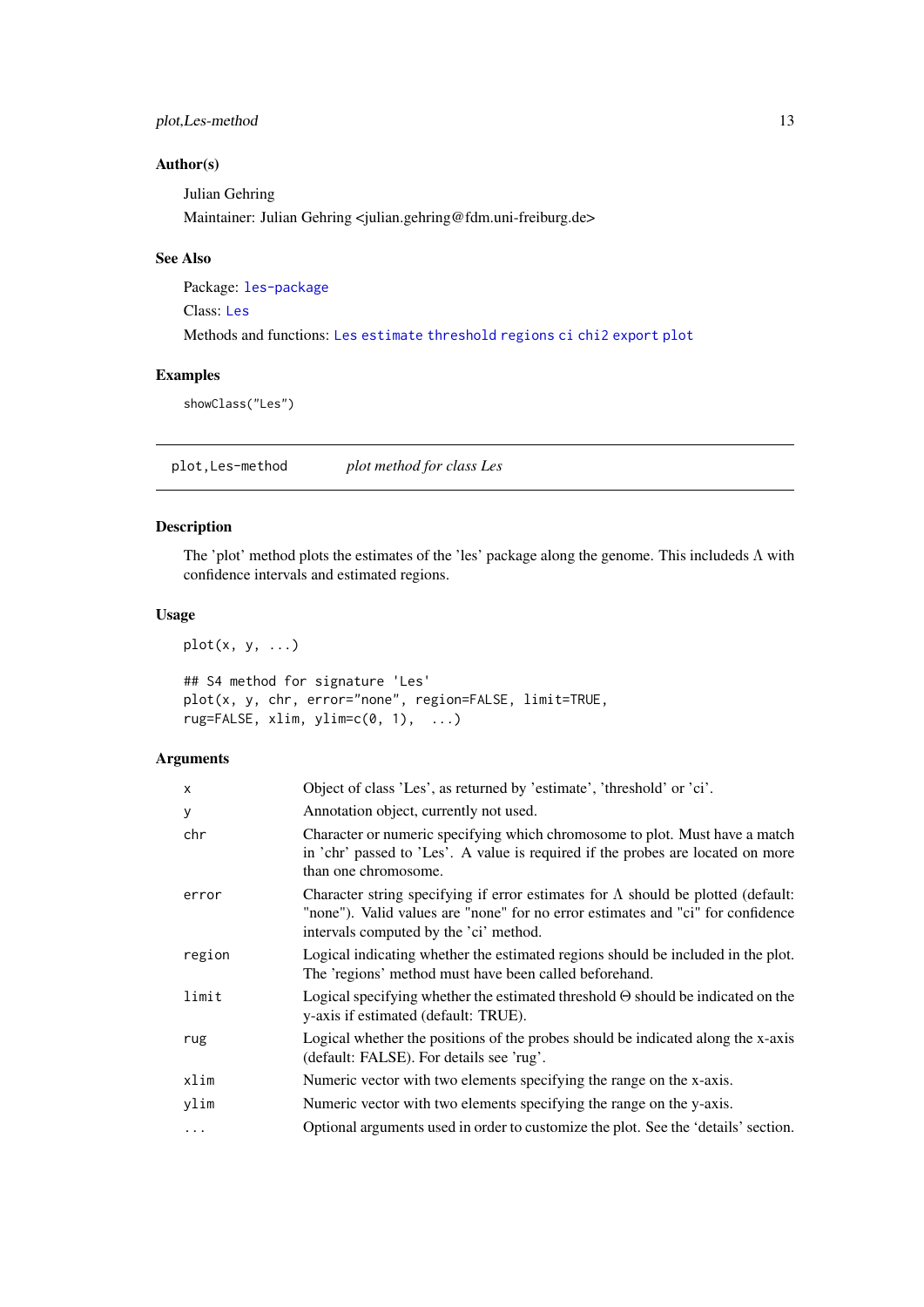This method provides high-level plotting for the 'Les' class.

The plot method uses a special system in order to customize the graphical elements of the figure. It allows to refer to the different components with the name of the additional input argument; its value is a list containing named graphical parameters for the underlying plot function. The following list describes the possible names and their contribution.

plotArgs Arguments for the axis and the labeling, passed to the plot function.

- borderArgs Arguments for the border lines at  $\Lambda$  equal to 0 and 1, passed to the abline function.
- error Args Arguments for the confidence interval of  $\Lambda$ , passed to the plotCI function of the gplots package.
- probeArgs Arguments for the representation of probes, passed to the points function.
- limitArgs Arguments for the horizontal line representing the threshold Θ, passed to the abline function.
- sigArgs Arguments for the representation of significant probes with  $\Lambda > = \Theta$ , passed to the points function.
- rugArgs Arguments for the representation of the probe coverage along the genome, passed to the rug function.
- regionArgs Arguments for the representation of estimated LES, passed to the rect function. If 'col' is specified as a function it determines the color of each region depending on its input  $\Lambda$ (default: gray()). If 'col' is a vector its elements are used to color the regions with recycling.

#### Author(s)

Julian Gehring

Maintainer: Julian Gehring <julian.gehring@fdm.uni-freiburg.de>

#### See Also

Package: [les-package](#page-1-1)

Class: [Les](#page-11-1)

Methods and functions: [Les](#page-9-1) [estimate](#page-6-1) [threshold](#page-17-1) [regions](#page-14-1) [ci](#page-4-1) [chi2](#page-2-1) [export](#page-8-1) [plot](#page-12-1)

# Examples

```
data(spikeInStat)
```

```
x <- Les(pos, pval)
x \leftarrow \text{estimate}(x, 200)x \leftarrow threshold(x)x \leftarrow regions(x)
```
plot(x, region=TRUE)

<span id="page-13-0"></span>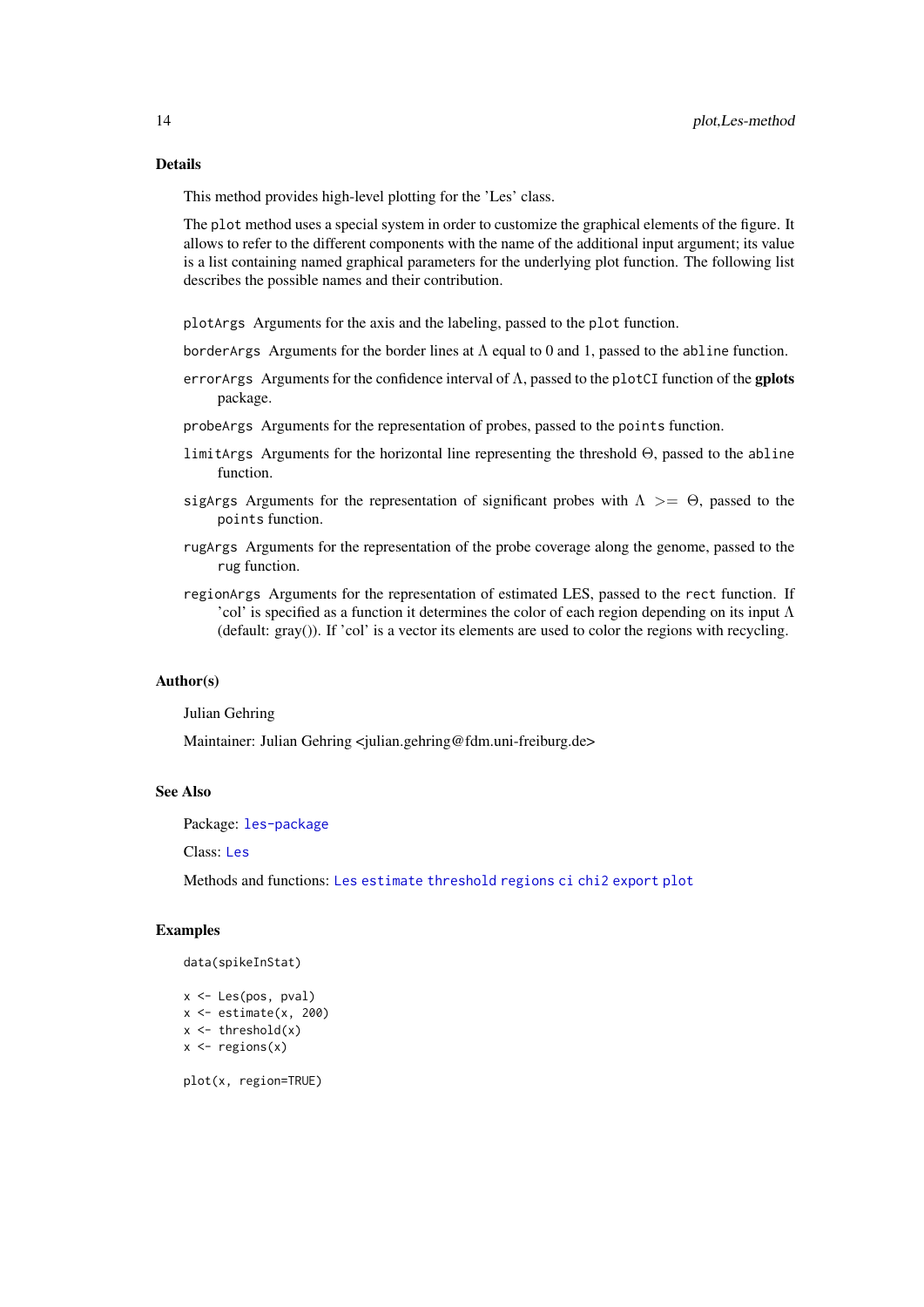<span id="page-14-0"></span>regions,Les-method *regions*

 $verbose = FALSE, ...)$ 

### <span id="page-14-1"></span>Description

Estimates distinct regions of continuously elevated  $\Lambda_i$  above a threshold  $\Theta$ .

# Usage

```
regions(object, limit=NULL, minLength=2, maxGap=Inf, verbose = FALSE,
...)
## S4 method for signature 'Les'
regions(object, limit=NULL, minLength=2, maxGap=Inf,
```
### Arguments

| object    | Object of class 'Les' as returned by 'threshold'.                                                                                                                                                                                                                                                                                       |
|-----------|-----------------------------------------------------------------------------------------------------------------------------------------------------------------------------------------------------------------------------------------------------------------------------------------------------------------------------------------|
| limit     | Numeric specifying the threshold $\Theta$ for $\Lambda$ with regions are defined as $\Lambda_i \geq \Theta$<br>(default: NULL). If 'NULL' $\Theta$ will be derived from the estimated number of<br>regulated probes as computed by 'threshold'.                                                                                         |
| minLength | Integer specifying the minimum number of probes in a region (default: 2).                                                                                                                                                                                                                                                               |
| maxGap    | Integer specifying maximum gap in base pairs between two neighboring probes<br>in a region (default: Inf). If this value is exceeded the region will be split into<br>smaller ones such that one region does not have neighboring probes with larger<br>distance than 'maxGap'. If not specified arbitrary large gap sizes are allowed. |
| verbose   | Logical indicating whether a summary of the estimated regions should be printed<br>on screen (default: FALSE).                                                                                                                                                                                                                          |
| $\cdots$  | Further arguments passed to subsequent functions.                                                                                                                                                                                                                                                                                       |

# Details

This method finds distinct regions in  $\Lambda$  by thresholding with  $\Theta$ . The regions have to meet the following criteria:

(1) For all probes in the region  $\Lambda_i \geq \Theta$  has to hold. (2) Each region has to contain at least as many probes as specified in 'minLength'. (3) The gap between to neighboring probes has to be smaller or equal to 'maxGap'.

Along with the boundaries of the regions the number of regulated probes within each region is estimated. This is used to sort the regions in order to get a list of top regions. The resulting data frame containing the regions can be accessed with the '[' method.

# Value

Object of class 'Les' with additionally filled slots: regions, limit

'regions' is a data frame with variables:

|  | Chromosome the regions is located on. |
|--|---------------------------------------|

start Position of the beginning of the region.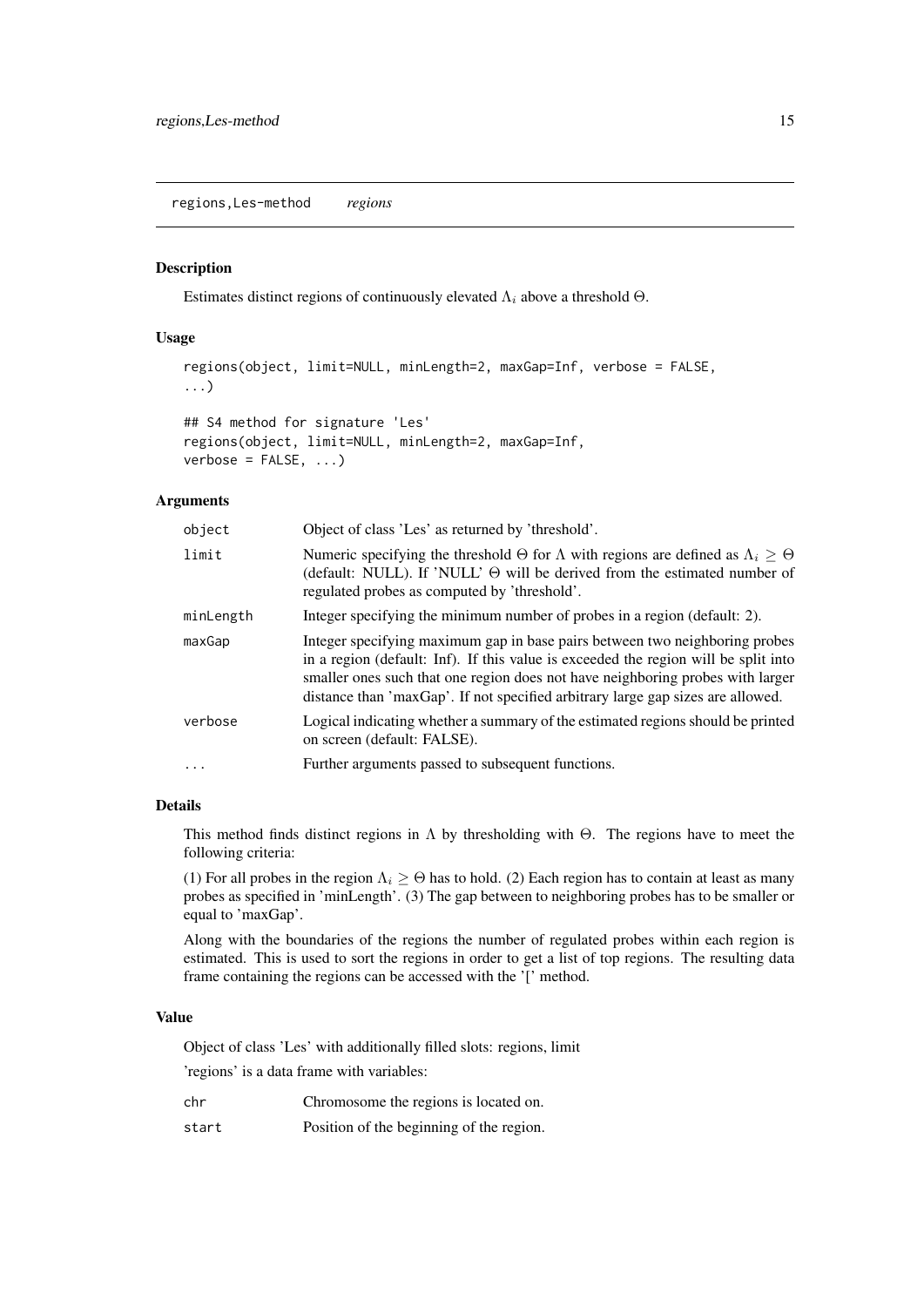<span id="page-15-0"></span>

| end     | Position of the end of the region.                                                                      |
|---------|---------------------------------------------------------------------------------------------------------|
| size    | Extend of the region in base pairs (measured in the same units as input 'pos',<br>normally base pairs). |
| nProbes | Number of probes in the region.                                                                         |
| ri      | Regulation Index of the region indicating the fraction of regulated probes in the<br>region.            |
| se      | Standard error of the estimation of 'ri'.                                                               |
| rs      | Regulation score defined as 'ri'/'se'. The data frame is sorted according to this<br>variable.          |

#### Author(s)

Julian Gehring

Maintainer: Julian Gehring <julian.gehring@fdm.uni-freiburg.de>

# See Also

Package: [les-package](#page-1-1)

Class: [Les](#page-11-1)

Methods and functions: [Les](#page-9-1) [estimate](#page-6-1) [threshold](#page-17-1) [regions](#page-14-1) [ci](#page-4-1) [chi2](#page-2-1) [export](#page-8-1) [plot](#page-12-1)

# Examples

data(spikeInStat)

```
x <- Les(pos, pval)
x \le - estimate(x, win=200)
x <- threshold(x, grenander=TRUE, verbose=TRUE)
x <- regions(x, verbose=TRUE)
```
print(x["regions"])

spikeInData *Spike-in ChIP-chip data set*

# Description

This data set is part of a quality control study for tiling microarrays (Johnson et al., 2008), in which spike-ins were used to assess the influence of microarray platforms, preparation procedures, and analysis algorithms on the accuracy and reproducibility of ChIP-chip experiments. Here, the expression intensities of one region from the 'undiluted' data set investigated with Affymetrix arrays is selected, consisting of 452 probes and two conditions with three replicates each. The data has been normalized using quantile normalization and probe positions remapped to a common reference.

# Usage

data(spikeInData)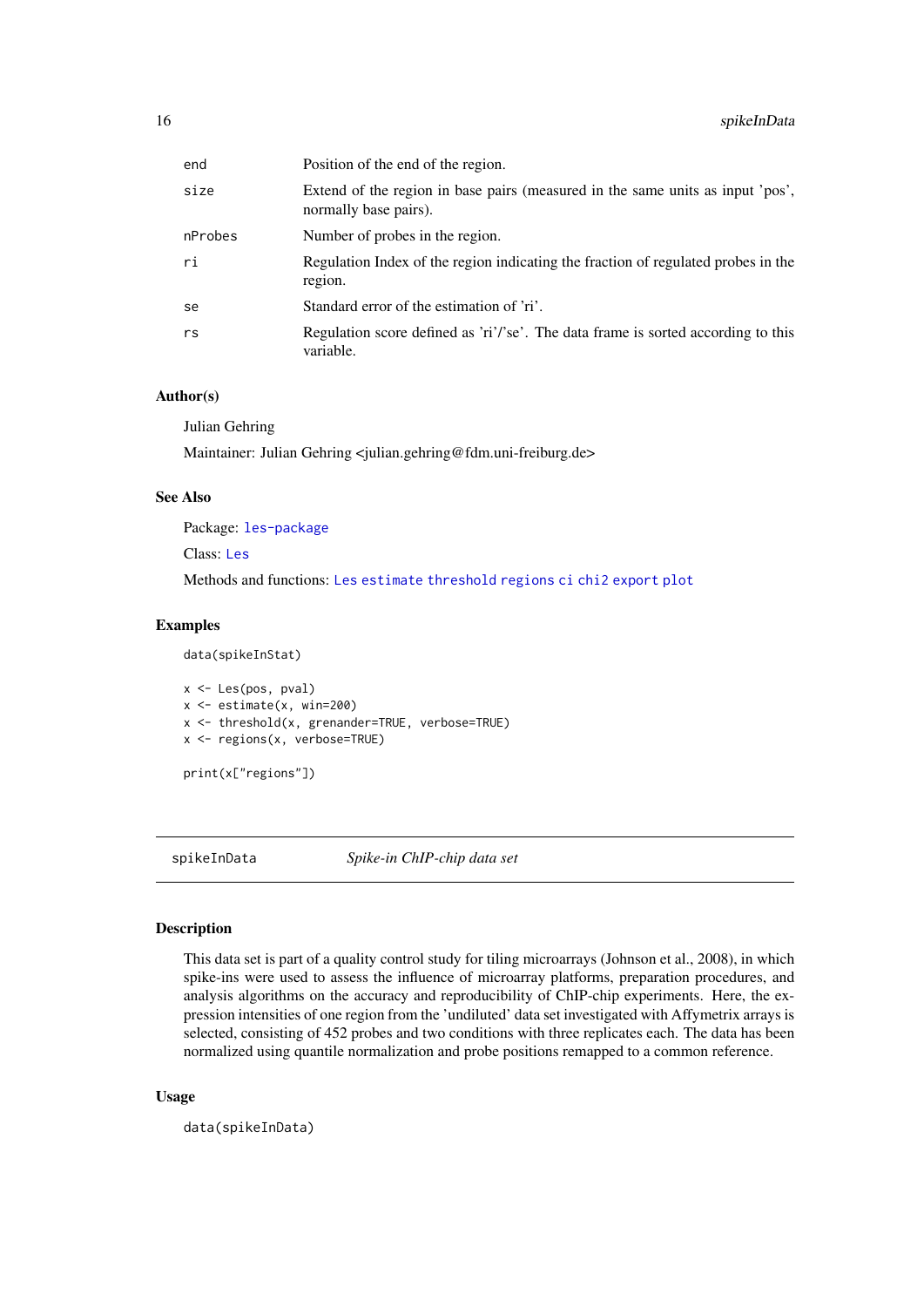#### <span id="page-16-0"></span>spikeInStat 17

#### Format

- exprs Matrix with expression intensities, with rows representing probes and columns arrays. The names of the rows and columns contain the probe position and the treatment, respectively.
- pval Vector with p-values assessing the differential effect between the conditions with a modified t-test. For details, please see the vignette of this package.

reference Data frame containing the location of the spike-in.

## Source

GEO accession IDs: GSM248996, ..., GSM249001

# References

Johnson, D. S. et al. (2008). Systematic evaluation of variability in ChIP-chip experiments using predefined DNA targets. Genome Research, 18(3):393-403.

spikeInStat *Spike-in ChIP-chip data set*

# Description

This data set is part of a quality control study for tiling microarrays (Johnson et al., 2008), in which spike-ins were used to assess the influence of microarray platforms, preparation procedures, and analysis algorithms on the accuracy and reproducibility of ChIP-chip experiments. Here, the expression intensities of one region from the 'undiluted' data set investigated with Affymetrix arrays is selected, consisting of 452 probes and two conditions with three replicates each. The data has been normalized using quantile normalization and probe positions remapped to a common reference.

#### Usage

data(spikeInStat)

#### Format

pos Vector with probe positions.

pval Vector with p-values assessing the differential effect between the conditions with a modified t-test. For details, please see the vignette of this package.

#### Source

GEO accession IDs: GSM248996, ..., GSM249001

# References

Johnson, D. S. et al. (2008). Systematic evaluation of variability in ChIP-chip experiments using predefined DNA targets. Genome Research, 18(3):393-403.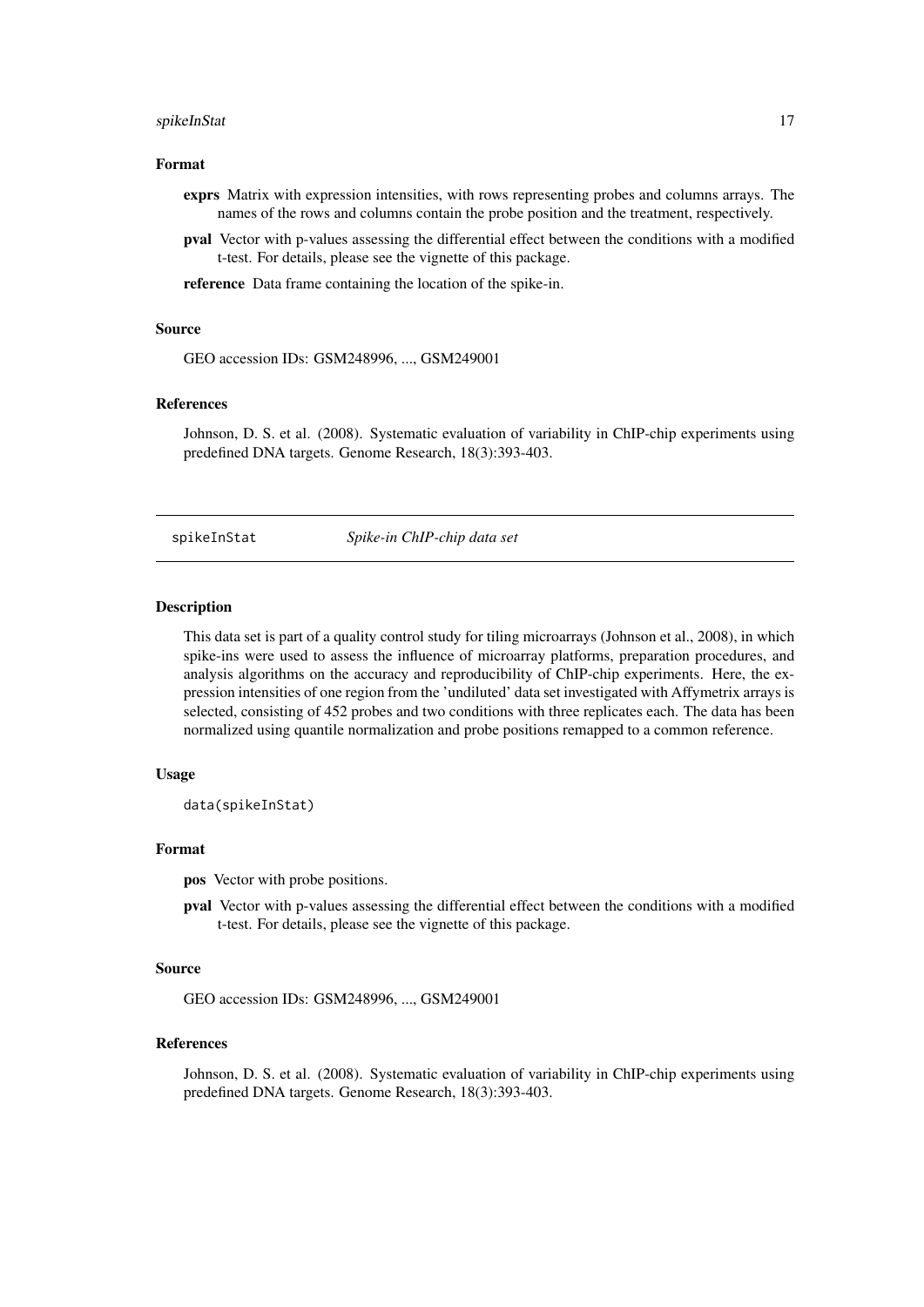<span id="page-17-0"></span>threshold,Les-method *threshold*

#### <span id="page-17-1"></span>Description

The 'threshold' method estimates a suitable threshold Θ from the data. Thresholding provides the ability the define distinct Loci of Enhanced Significance (LES) with the 'regions' method in a later step.

# Usage

```
threshold(object, grenander = FALSE, verbose = FALSE, ...)
## S4 method for signature 'Les'
threshold(object, grenander = FALSE, verbose = FALSE,
...)
```
#### Arguments

| object    | Object of class 'Les' as returned by 'estimate' or 'Les'.                                                                                                               |
|-----------|-------------------------------------------------------------------------------------------------------------------------------------------------------------------------|
| grenander | Logical indicating whether the Grenander estimator for the cumulative density<br>should be used (default: FALSE). For details see below and at the 'GSRI' pack-<br>age. |
| verbose   | Logical indicating whether a summary of the estimated number of regulated<br>probes should be printed on screen (default: FALSE).                                       |
| $\ddotsc$ | Further arguments passed to subsequent functions.                                                                                                                       |

# Details

This method estimates the number of probes with a significant effect  $R$ . The estimation is based on the p-value distribution. The analysis is based on the 'Gene Set Regulation Index' by Bartholome et al., 2009.

Estimation of the threshold is independent of the computation performed by the 'estimate' method.

A reasonable estimate for the cutoff value  $\Theta$  can be chosen such that  $| \Lambda_i \geq \Theta | = R$ .

The Grenander estimator for the cumulative density results in a conservative estimate for the number of significant probes with decreased variance.

A reasonable subsequent step is to call 'regions' to find distinct Loci of Enhanced Significance.

# Value

Object of class 'Les' with additionally filled slots:

| nSigProbes | Estimated number of significant probes. |
|------------|-----------------------------------------|
| theta      | Estimated threshold $\Theta$ .          |

#### Author(s)

Julian Gehring

Maintainer: Julian Gehring <julian.gehring@fdm.uni-freiburg.de>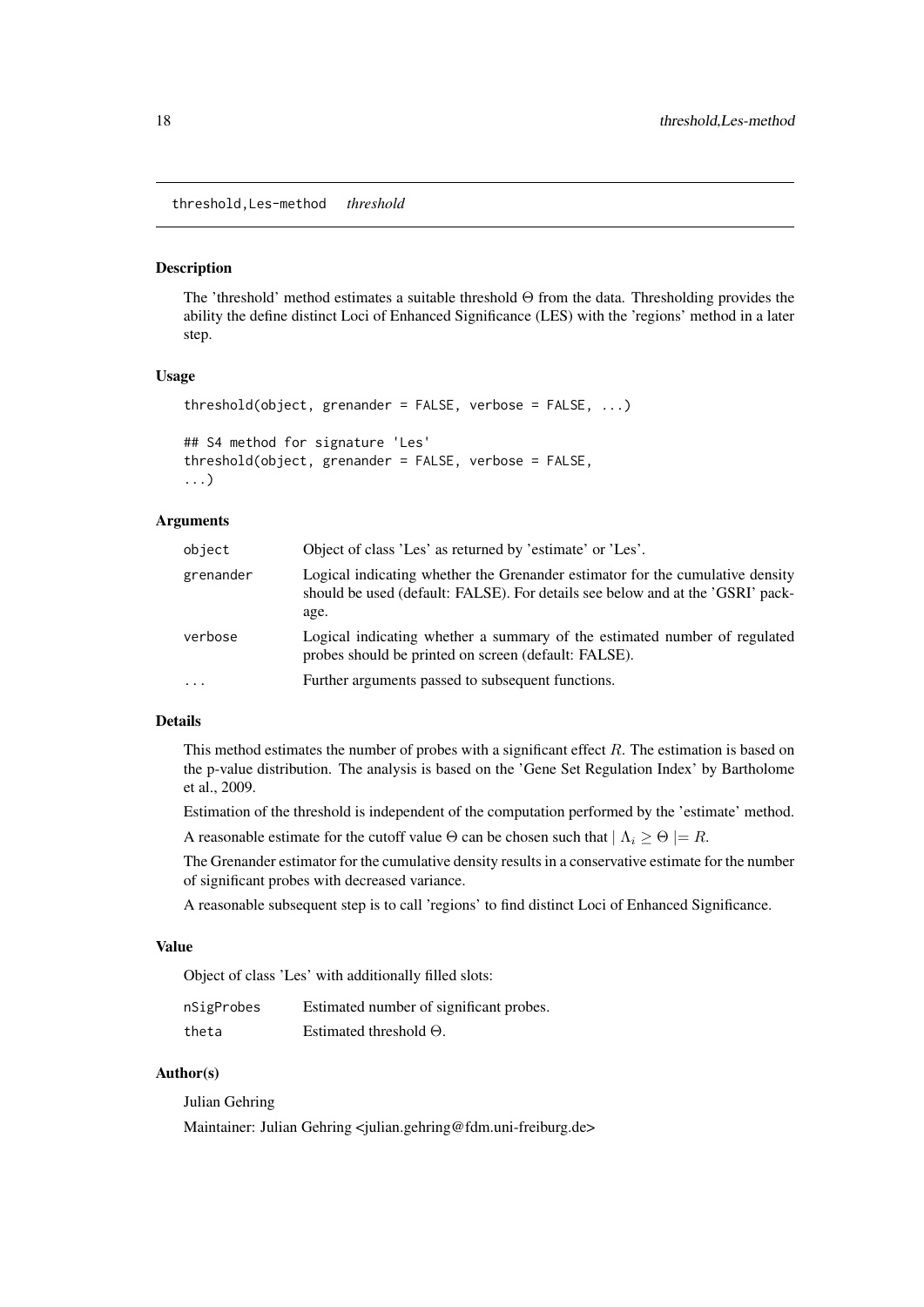#### <span id="page-18-0"></span>weighting the contract of the contract of the contract of the contract of the contract of the contract of the contract of the contract of the contract of the contract of the contract of the contract of the contract of the

#### References

Kilian Bartholome, Clemens Kreutz, and Jens Timmer: Estimation of gene induction enables a relevance-based ranking of gene sets, Journal of Computational Biology: A Journal of Computational Molecular Cell Biology 16, no. 7 (July 2009): 959-967. [http://www.liebertonline.com/](http://www.liebertonline.com/doi/abs/10.1089/cmb.2008.0226) [doi/abs/10.1089/cmb.2008.0226](http://www.liebertonline.com/doi/abs/10.1089/cmb.2008.0226)

#### See Also

Package: [les-package](#page-1-1)

Class: [Les](#page-11-1)

Methods and functions: [Les](#page-9-1) [estimate](#page-6-1) [threshold](#page-17-1) [regions](#page-14-1) [ci](#page-4-1) [export](#page-8-1) [plot](#page-12-1)

#### Examples

data(spikeInStat)

```
x <- Les(pos, pval)
x \le - estimate(x, 200)
x <- threshold(x, verbose=TRUE)
```
<span id="page-18-1"></span>weighting *Weighting functions*

#### Description

Set of functions to compute spatial weights between probes.

#### Usage

```
triangWeight(distance, win)
rectangWeight(distance, win)
gaussWeight(distance, win)
epWeight(distance, win)
```
#### Arguments

| distance | Numeric vector specifying the distance of probes from the central probe. Nega- |
|----------|--------------------------------------------------------------------------------|
|          | tive values refer to probes upstream, positive values to probes downstream.    |
| win      | Integer specifying maximum size of window.                                     |

#### Details

The functions 'triangWeight', 'rectangWeight', 'epWeight' and 'gaussWeight' provide a triangular, rectangular, Epanechnikov and Gaussian weighting window, respectively. The weighting function can be specified by the 'weightingFunction' argument in the 'estimate' method.

This way it is also possible to use custom weighting functions. In general they have to be called the same way as the functions mentioned before and have to return a vector of weights of the same length as the argument 'distance'. For more details on how to use own weighting functions please refer to the vignette of this package.

Please note that the returned weights do not have to be normalized since this is done at the computation of the weighted cumulative density.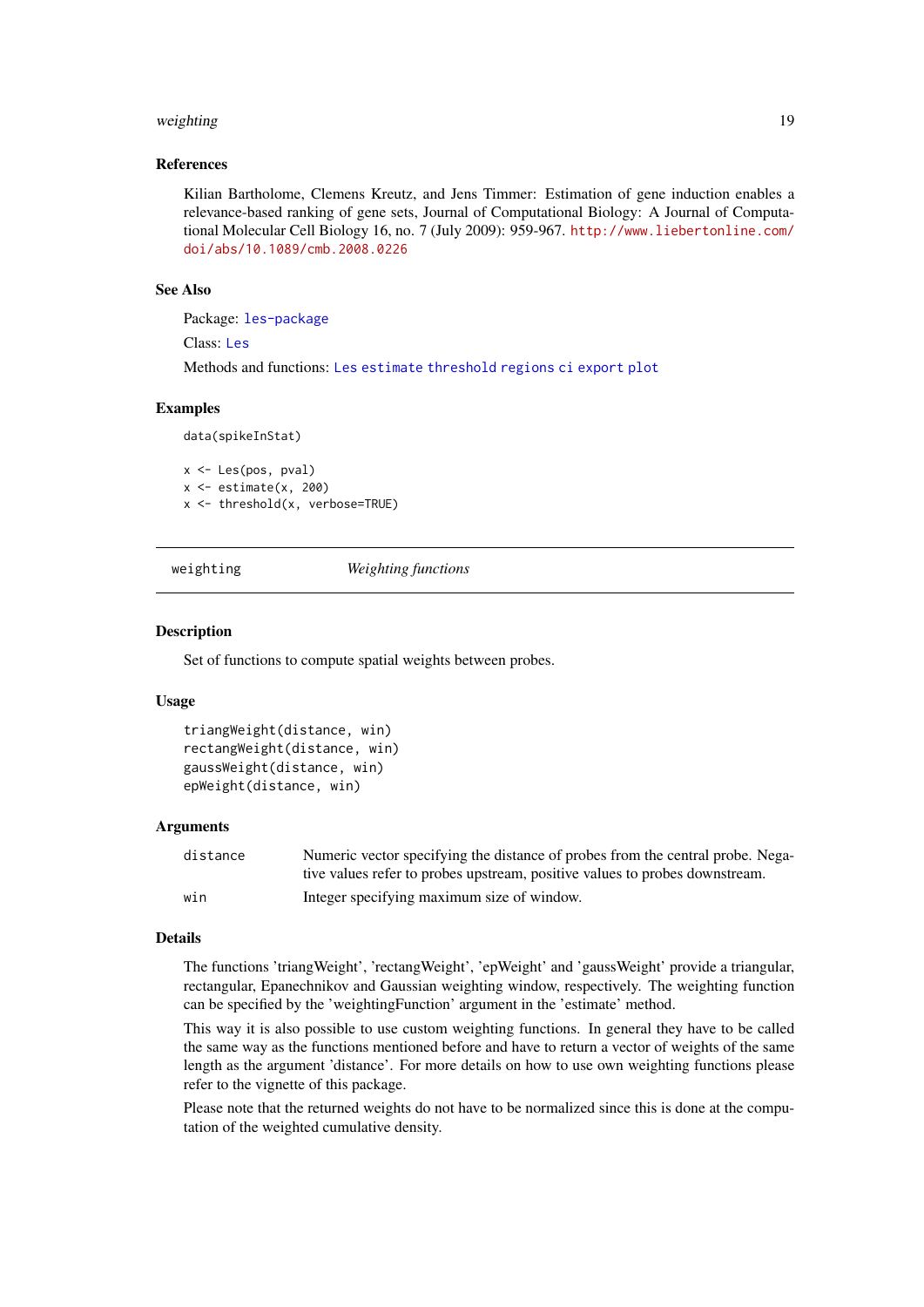#### <span id="page-19-0"></span>20 weighting the contract of the contract of the contract of the contract of the contract of the contract of the contract of the contract of the contract of the contract of the contract of the contract of the contract of t

# Value

A numeric vector with weights for each probe in the window.

# Author(s)

Julian Gehring Maintainer: Julian Gehring <julian.gehring@fdm.uni-freiburg.de>

# See Also

Package: [les-package](#page-1-1)

Class: [Les](#page-11-1)

Methods and functions: [Les](#page-9-1) [estimate](#page-6-1) [threshold](#page-17-1) [regions](#page-14-1) [ci](#page-4-1) [chi2](#page-2-1) [export](#page-8-1) [plot](#page-12-1)

# Examples

```
distance <- seq(-50, 50)
win <- 50
weight <- triangWeight(distance, win)
plot(distance, weight, type="l", main="triangWeight")
weight <- rectangWeight(distance, win)
plot(distance, weight, type="l", main="rectangWeight")
weight <- gaussWeight(distance, win)
plot(distance, weight, type="l", main="gaussWeight")
weight <- epWeight(distance, win)
plot(distance, weight, type="l", main="epWeight")
## simple example for a custom weighting function
ownWeighting <- function(distance, win) {
    weight <- as.integer(abs(distance) < win)
    return(weight)
}
```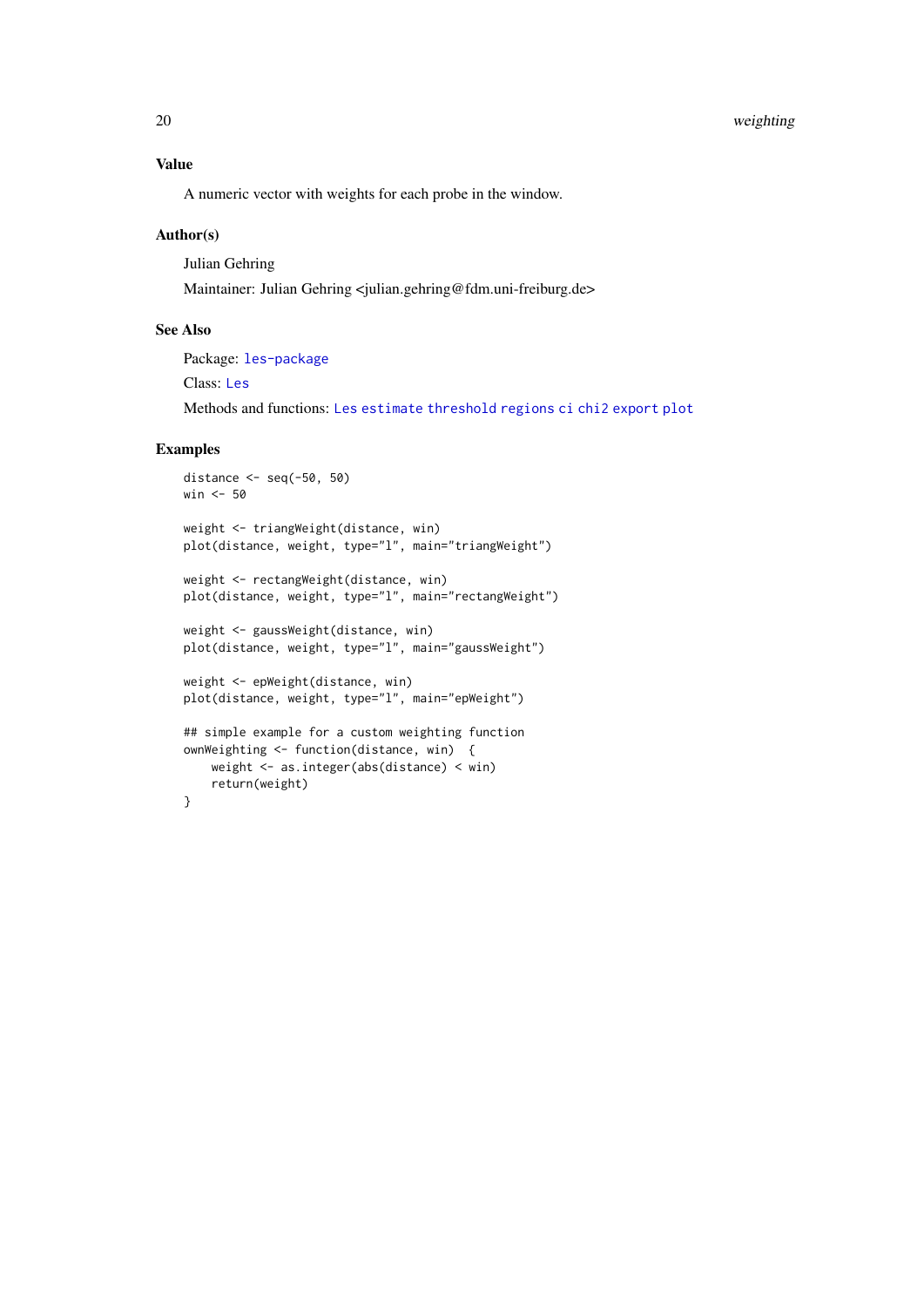# <span id="page-20-0"></span>Index

∗Topic IO export,Les-method, [9](#page-8-0) ∗Topic classes Les-class, [12](#page-11-0) ∗Topic datasets spikeInData, [16](#page-15-0) spikeInStat, [17](#page-16-0) ∗Topic hplot plot,Les-method, [13](#page-12-0) ∗Topic htest chi2,Les-method, [3](#page-2-0) ci,Les-method, [5](#page-4-0) estimate,Les-method, [7](#page-6-0) les-package, [2](#page-1-0) regions,Les-method, [15](#page-14-0) threshold,Les-method, [18](#page-17-0) weighting, [19](#page-18-0) ∗Topic methods chi2,Les-method, [3](#page-2-0) ci,Les-method, [5](#page-4-0) estimate,Les-method, [7](#page-6-0) export,Les-method, [9](#page-8-0) Les, ANY, numeric-method, [10](#page-9-0) Les-class, [12](#page-11-0) plot,Les-method, [13](#page-12-0) regions,Les-method, [15](#page-14-0) threshold,Les-method, [18](#page-17-0) ∗Topic package les-package, [2](#page-1-0) ∗Topic smooth weighting, [19](#page-18-0) ∗Topic utilities export,Les-method, [9](#page-8-0) Les, ANY, numeric-method, [10](#page-9-0) plot,Les-method, [13](#page-12-0) [,Les-method *(*Les-class*)*, [12](#page-11-0) [<-,Les-method *(*Les-class*)*, [12](#page-11-0)

# boot, *[6](#page-5-0)*

chi2, *[3,](#page-2-0) [4](#page-3-0)*, *[6](#page-5-0)*, *[8](#page-7-0)*, *[10,](#page-9-0) [11](#page-10-0)*, *[13,](#page-12-0) [14](#page-13-0)*, *[16](#page-15-0)*, *[20](#page-19-0)* chi2 *(*chi2,Les-method*)*, [3](#page-2-0) chi2,Les-method, [3](#page-2-0) chi2-methods *(*chi2,Les-method*)*, [3](#page-2-0) ci, *[3,](#page-2-0) [4](#page-3-0)*, *[6](#page-5-0)*, *[8](#page-7-0)*, *[10,](#page-9-0) [11](#page-10-0)*, *[13,](#page-12-0) [14](#page-13-0)*, *[16](#page-15-0)*, *[19,](#page-18-0) [20](#page-19-0)* ci *(*ci,Les-method*)*, [5](#page-4-0) ci,Les *(*ci,Les-method*)*, [5](#page-4-0) ci,Les-method, [5](#page-4-0) ci-methods *(*ci,Les-method*)*, [5](#page-4-0)

epWeight *(*weighting*)*, [19](#page-18-0) estimate, *[3,](#page-2-0) [4](#page-3-0)*, *[6](#page-5-0)*, *[8](#page-7-0)*, *[10,](#page-9-0) [11](#page-10-0)*, *[13,](#page-12-0) [14](#page-13-0)*, *[16](#page-15-0)*, *[19,](#page-18-0) [20](#page-19-0)* estimate *(*estimate,Les-method*)*, [7](#page-6-0) estimate,Les-method, [7](#page-6-0) estimate-methods *(*estimate,Les-method*)*, [7](#page-6-0) export, *[3,](#page-2-0) [4](#page-3-0)*, *[6](#page-5-0)*, *[8](#page-7-0)*, *[10,](#page-9-0) [11](#page-10-0)*, *[13,](#page-12-0) [14](#page-13-0)*, *[16](#page-15-0)*, *[19,](#page-18-0) [20](#page-19-0)* export *(*export,Les-method*)*, [9](#page-8-0) export,Les *(*export,Les-method*)*, [9](#page-8-0) export,Les-method, [9](#page-8-0) export-methods *(*export,Les-method*)*, [9](#page-8-0) exprs *(*spikeInData*)*, [16](#page-15-0)

fdrtool, *[4](#page-3-0)*

gaussWeight *(*weighting*)*, [19](#page-18-0)

Les, *[3,](#page-2-0) [4](#page-3-0)*, *[6](#page-5-0)*, *[8](#page-7-0)*, *[10,](#page-9-0) [11](#page-10-0)*, *[13,](#page-12-0) [14](#page-13-0)*, *[16](#page-15-0)*, *[19,](#page-18-0) [20](#page-19-0)* Les *(*Les,ANY,numeric-method*)*, [10](#page-9-0) les *(*les-package*)*, [2](#page-1-0) Les, ANY, numeric-method, [10](#page-9-0) Les-class, [12](#page-11-0) Les-methods *(*Les,ANY,numeric-method*)*, [10](#page-9-0) les-package, [2](#page-1-0)

plot, *[3,](#page-2-0) [4](#page-3-0)*, *[6](#page-5-0)*, *[8](#page-7-0)*, *[10,](#page-9-0) [11](#page-10-0)*, *[13,](#page-12-0) [14](#page-13-0)*, *[16](#page-15-0)*, *[19,](#page-18-0) [20](#page-19-0)* plot *(*plot,Les-method*)*, [13](#page-12-0) plot,Les *(*plot,Les-method*)*, [13](#page-12-0) plot,Les-method, [13](#page-12-0) plot-methods *(*plot,Les-method*)*, [13](#page-12-0) pos *(*spikeInStat*)*, [17](#page-16-0) pval *(*spikeInStat*)*, [17](#page-16-0)

rectangWeight *(*weighting*)*, [19](#page-18-0) reference *(*spikeInData*)*, [16](#page-15-0) regions, *[3,](#page-2-0) [4](#page-3-0)*, *[6](#page-5-0)*, *[8](#page-7-0)*, *[10,](#page-9-0) [11](#page-10-0)*, *[13,](#page-12-0) [14](#page-13-0)*, *[16](#page-15-0)*, *[19,](#page-18-0) [20](#page-19-0)* regions *(*regions,Les-method*)*, [15](#page-14-0) regions,Les *(*regions,Les-method*)*, [15](#page-14-0) regions,Les-method, [15](#page-14-0)